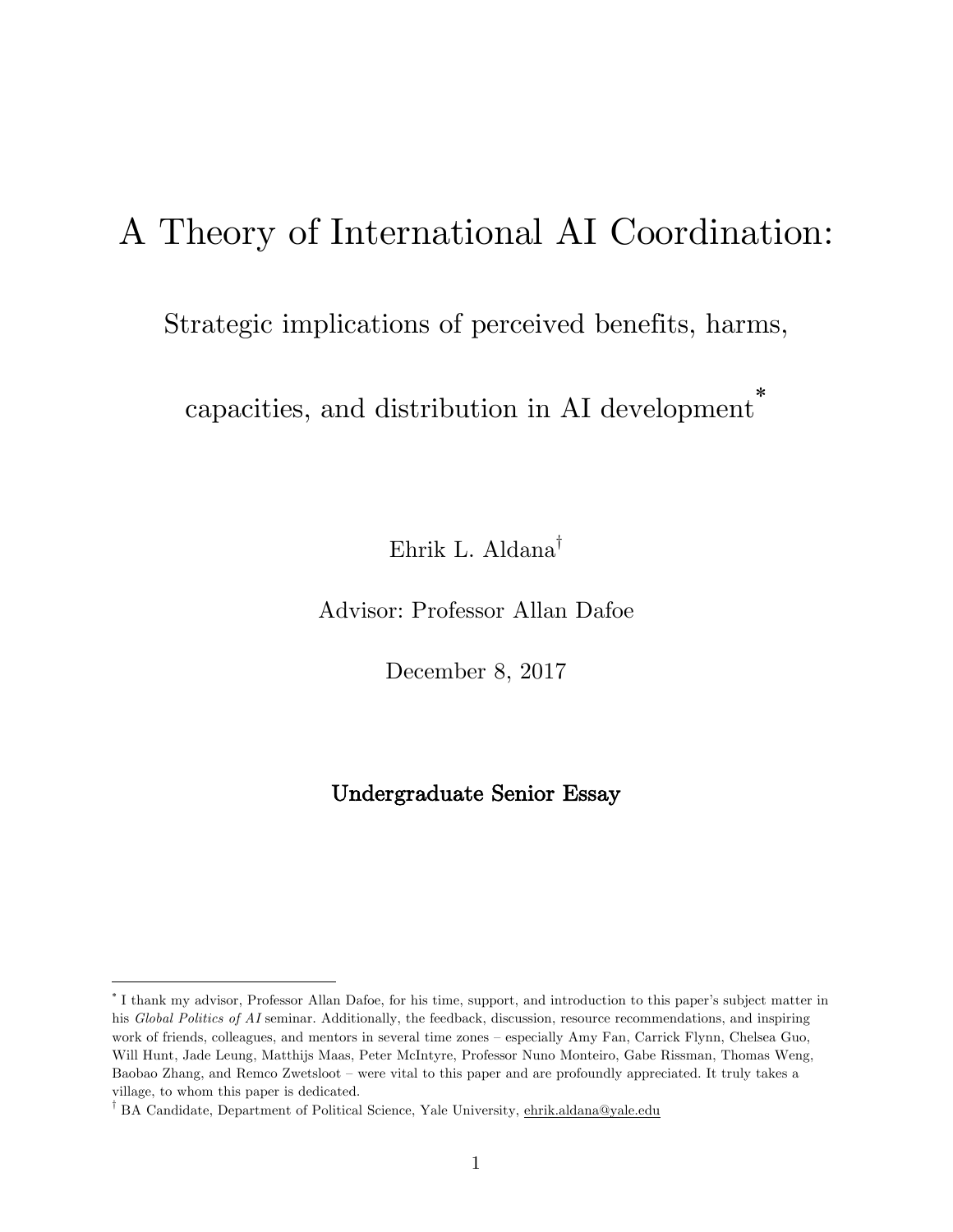## Table of Contents

| 3.1 Literature review on international arms races and coordination 12 |
|-----------------------------------------------------------------------|
|                                                                       |
|                                                                       |
|                                                                       |
|                                                                       |
|                                                                       |
|                                                                       |
|                                                                       |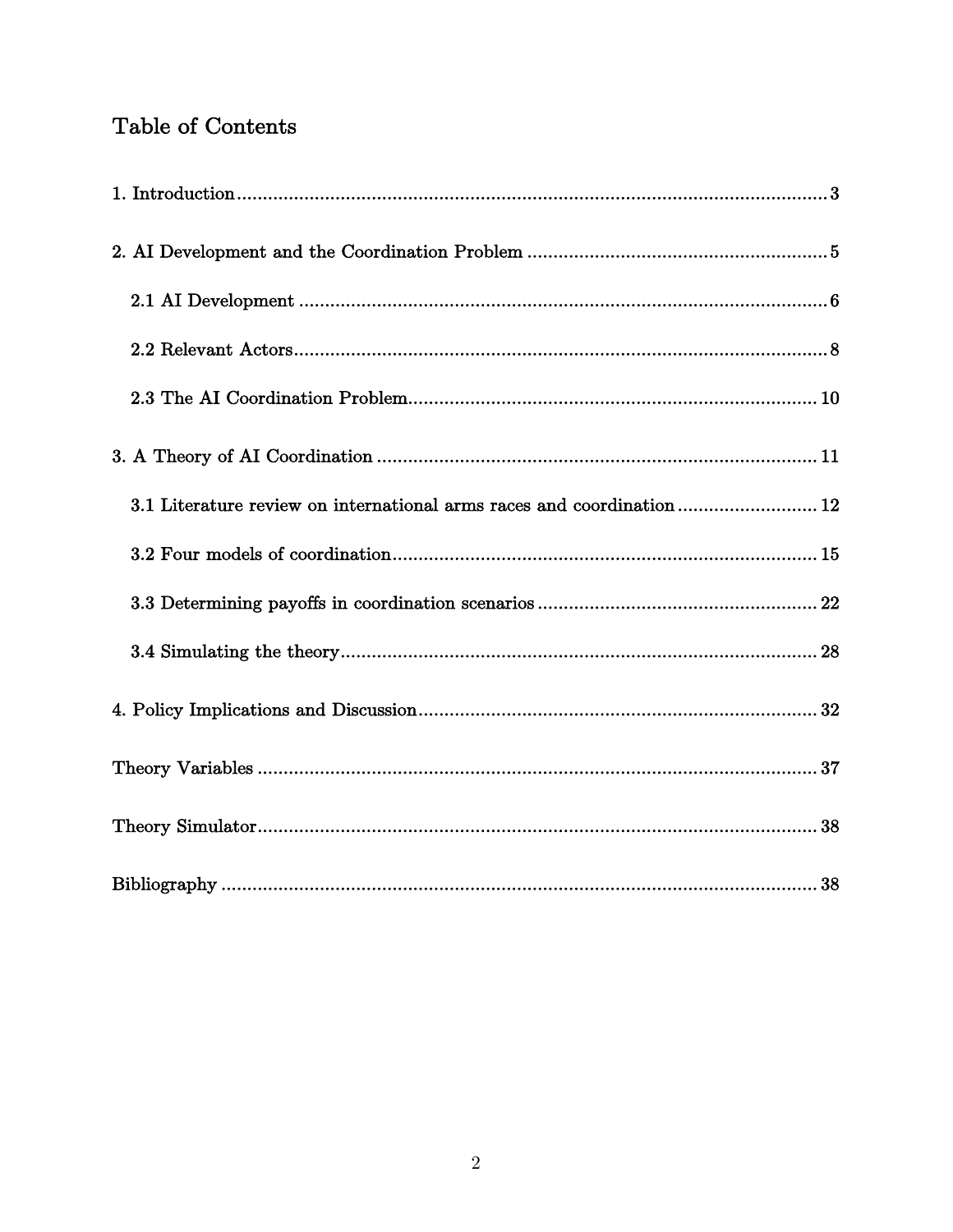## 1. Introduction

*"The first technology revolution caused World War I. The second technology revolution caused World War II. This is the third technology revolution."*

—Jack Ma  $\left(\text{June } 2017\right)^1$ 

*"Artificial intelligence is the future, not only for Russia, but for all humankind. It comes with colossal opportunities, but also threats that are difficult to predict. Whoever becomes the leader in this sphere will become the ruler of the world."*

—Vladimir Putin (September 2017) 2

*"China, Russia, soon all countries w strong computer science. Competition for AI superiority at national level most likely cause of WW3 imo."*

—@elonmusk (September 2017) 3

We have recently seen an increase in media acknowledgement of the benefits of artificial intelligence (AI), as well as the negative social implications that can arise from its development. At the same time, a growing literature has illuminated the risk that developing AI has of leading to global catastrophe<sup>4</sup> — and further pointed out the effect that racing dynamics has on exacerbating this risk.<sup>5</sup> As a result, it is becoming especially vital to understand and develop strategies to manage the human process of developing AI.

<sup>1</sup> Song, K. 2017 June 21. "Jack Ma: Artificial intelligence could set off WWIII, but 'humans will win'". *CNBC*. 2 Simonite, T. 2017 September 08. "Artificial Intelligence Fuels New Global Arms Race." *Wired*.

<sup>3</sup> Musk, E. 2017 September 04. ""China, Russia, soon all countries w strong computer science. Competition for AI superiority at national level most likely cause of WW3 imo." [Twitter Post].

 $4$  See, for example, Bostrom  $(2014)$ .

 $^5$  Armstrong et al. (2016).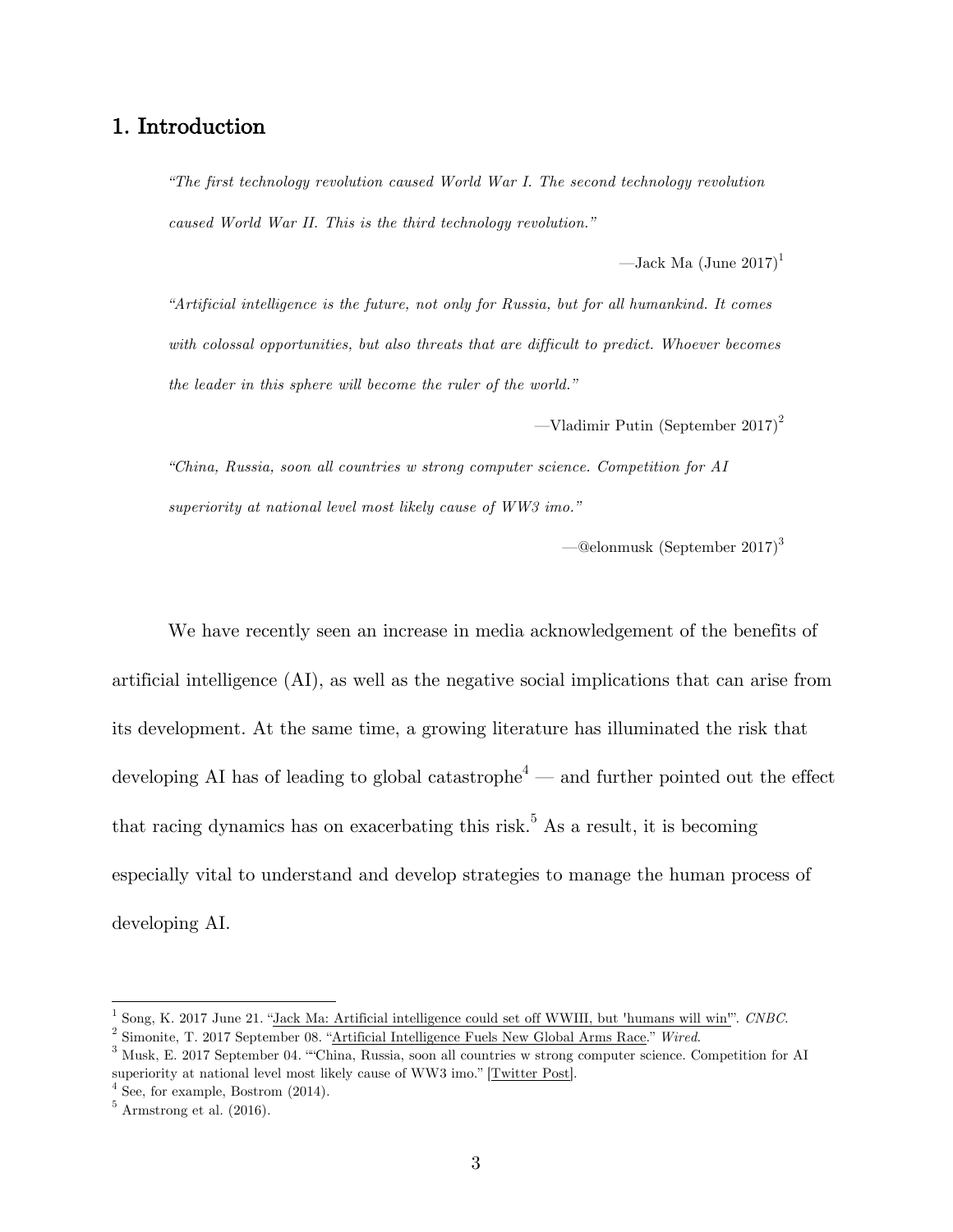The current landscape suggests that AI development is being led by two main international actors: China and the United States. Moreover, speculative accounts of "competition" and "arms races" have begun to increase in prominence<sup>6</sup>, while state actors have begun to take steps that seem to support this assessment.<sup>7</sup> If truly present, a racing dynamic $\delta$  between these two actors is a cause for alarm and should inspire strategies to develop an AI Coordination Regime between these two actors.

In order to assess the likelihood of such a Coordination Regime's success, one would have to take into account the two actors' expected payoffs from cooperating or defecting from the regime. In this paper, I develop a simple theory to explain whether two international actors are likely to cooperate or compete in developing AI and analyze what variables factor into this assessment. The paper proceeds as follows:

First, I survey the relevant background of AI development and coordination by summarizing the literature on the expected benefits and harms from developing AI and what actors are relevant in an international safety context. Here, I also examine the main agenda of this paper: to better understand and begin outlining strategies to maximize coordination in AI development, despite relevant actors' varying and uncertain preferences for coordination. I refer to this as the AI Coordination Problem.

<sup>6</sup> For example, New York Times/Reuters. 2017, November 28. "China Racing for AI Military Edge Over U.S.: Report."

<sup>7</sup> Kania, Elsa. 2017 June 28. "Beyond CFIUS: The Strategic Challenge of China's Rise in Artificial Intelligence."

<sup>&</sup>lt;sup>8</sup> That is, the extent to which competitors prioritize speed of development over safety (Bostrom 2014: 767)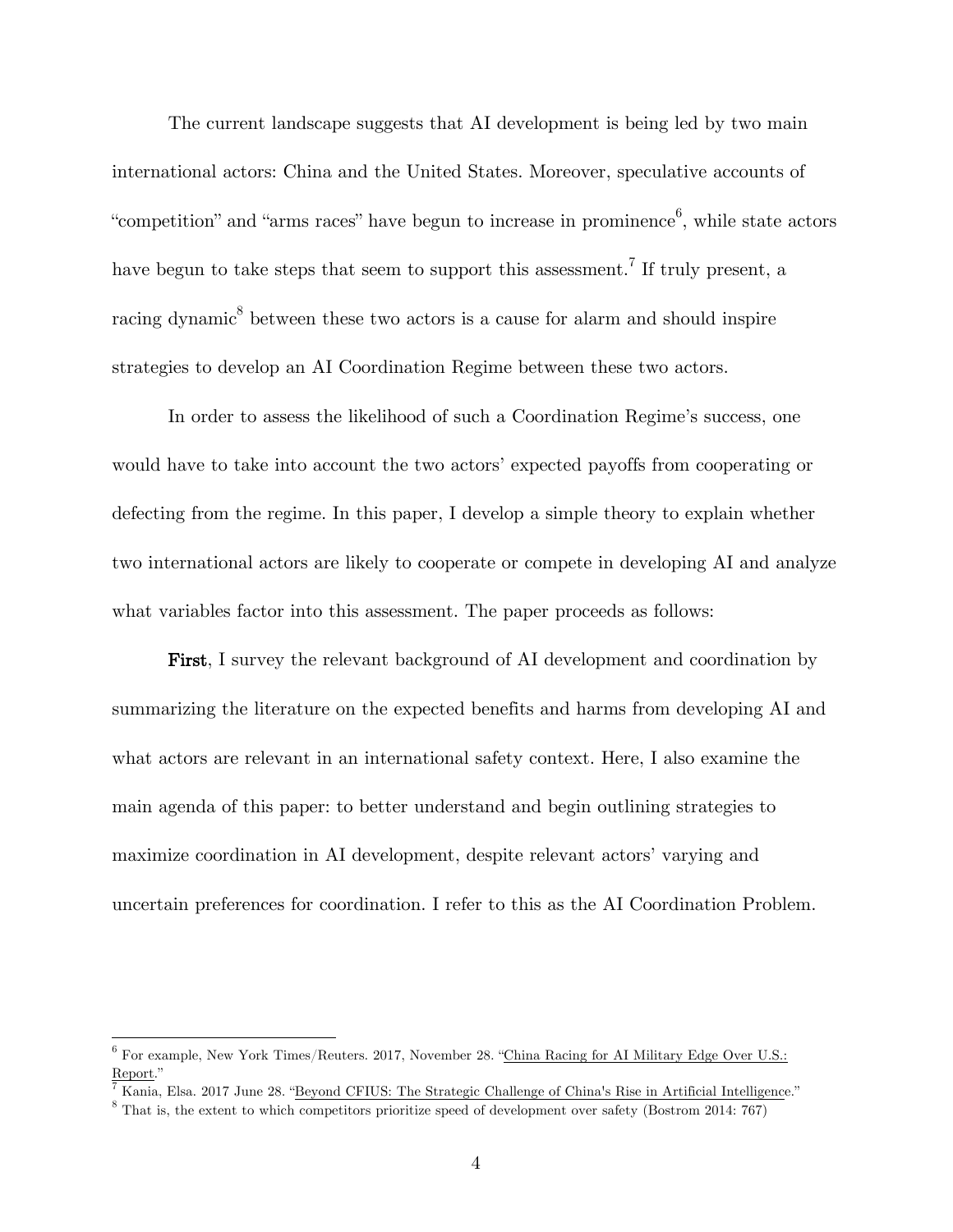Next, I outline my theory to better understand the dynamics of the AI

Coordination Problem between two opposing international actors. In short, the theory suggests that the variables that affect the payoff structure of cooperating or defecting from an AI Coordination Regime determine which model of coordination we see arise between the two actors (modeled after normal-form game setups). Depending on which model is present, we can get a better sense of the likelihood of cooperation or defection, which can in turn inform research and policy agendas to address this. This section defines suggested payoffs variables that impact the theory and simulate the theory for each representative model based on a series of hypothetical scenarios.

Finally, I discuss the relevant policy and strategic implications this theory has on achieving international AI coordination, and assess the strengths and limitations of the theory in practice.

## 2. AI Development and the Coordination Problem

In this section, I survey the relevant background of AI development and coordination by summarizing the literature on the expected benefits and harms from developing AI and what actors are relevant in an international safety context. I also examine the main agenda of this paper: to better understand and begin outlining strategies to maximize coordination in AI development, despite relevant actors' varying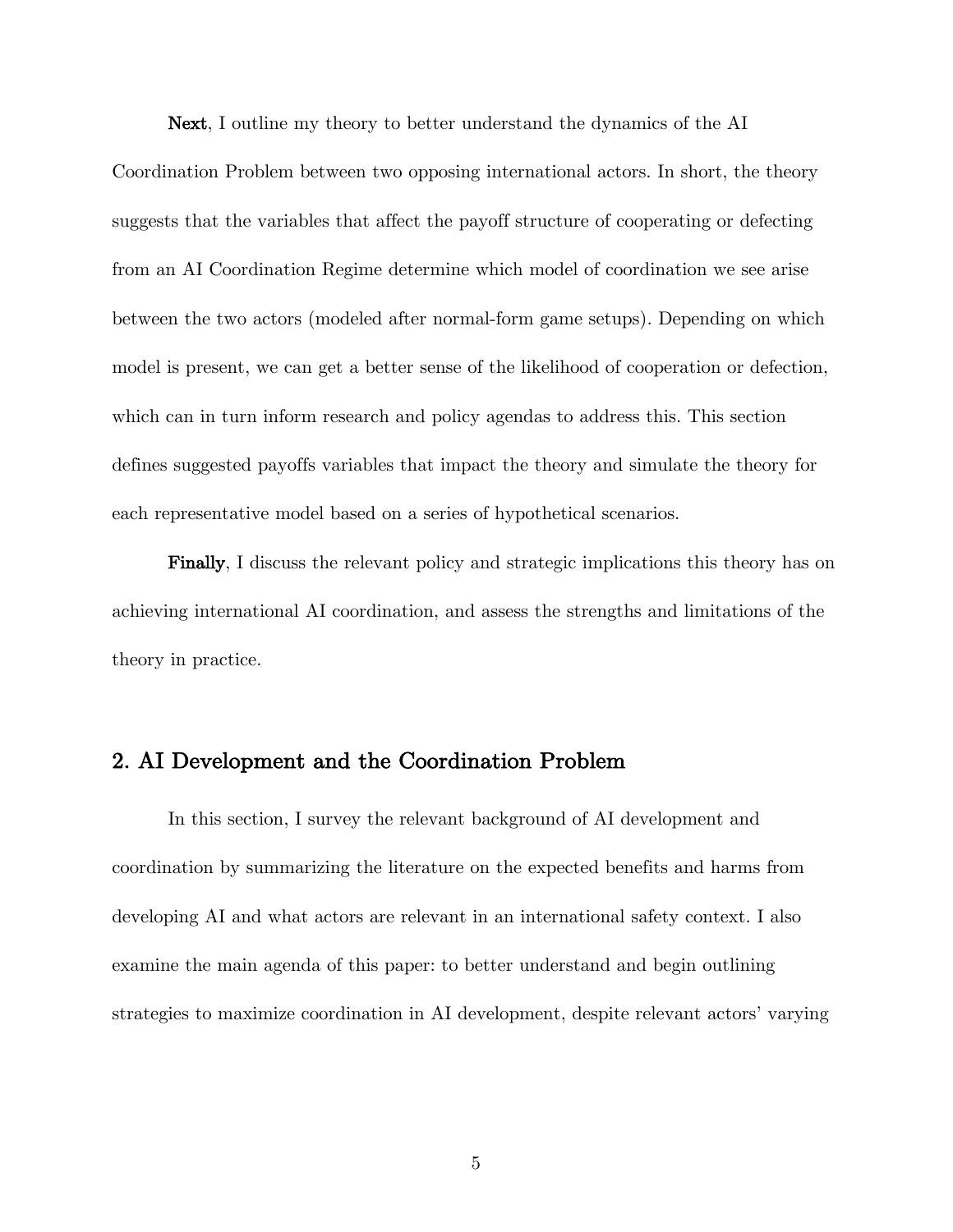and uncertain preferences for coordination. I refer to this as the AI Coordination Problem.

#### 2.1 AI Development

In recent years, artificial intelligence has grown notably in its technical capacity and in its prominence in our society. We see this in the media as prominent news sources with greater frequency highlight new developments and social impacts of AI. In the business realm, investments in AI companies are soaring.<sup>9</sup> In our everyday lives, we store AI technology as voice assistants in our pockets and as vehicle controllers in our garages. And impressive victories over humans in chess by AI programs are being dwarfed by AI's ability to compete with and beat humans at exponentially more difficult strategic endeavors like the games of Go and StarCraft.

On one hand, these developments outline a bright future. Advanced AI technologies have the potential to provide transformative social and economic benefits like preventing deaths in auto collisions, drastically improving healthcare, reducing poverty through economic bounty, and potentially even finding solutions to some of our most menacing problems like climate change.

At the same time, there are great harms and challenges that arise from AI's rapid development. Uneven distribution of AI's benefits could exacerbate inequality, resulting

 $<sup>9</sup>$  McKinsey Global Institute (2017 [2]: 5).</sup>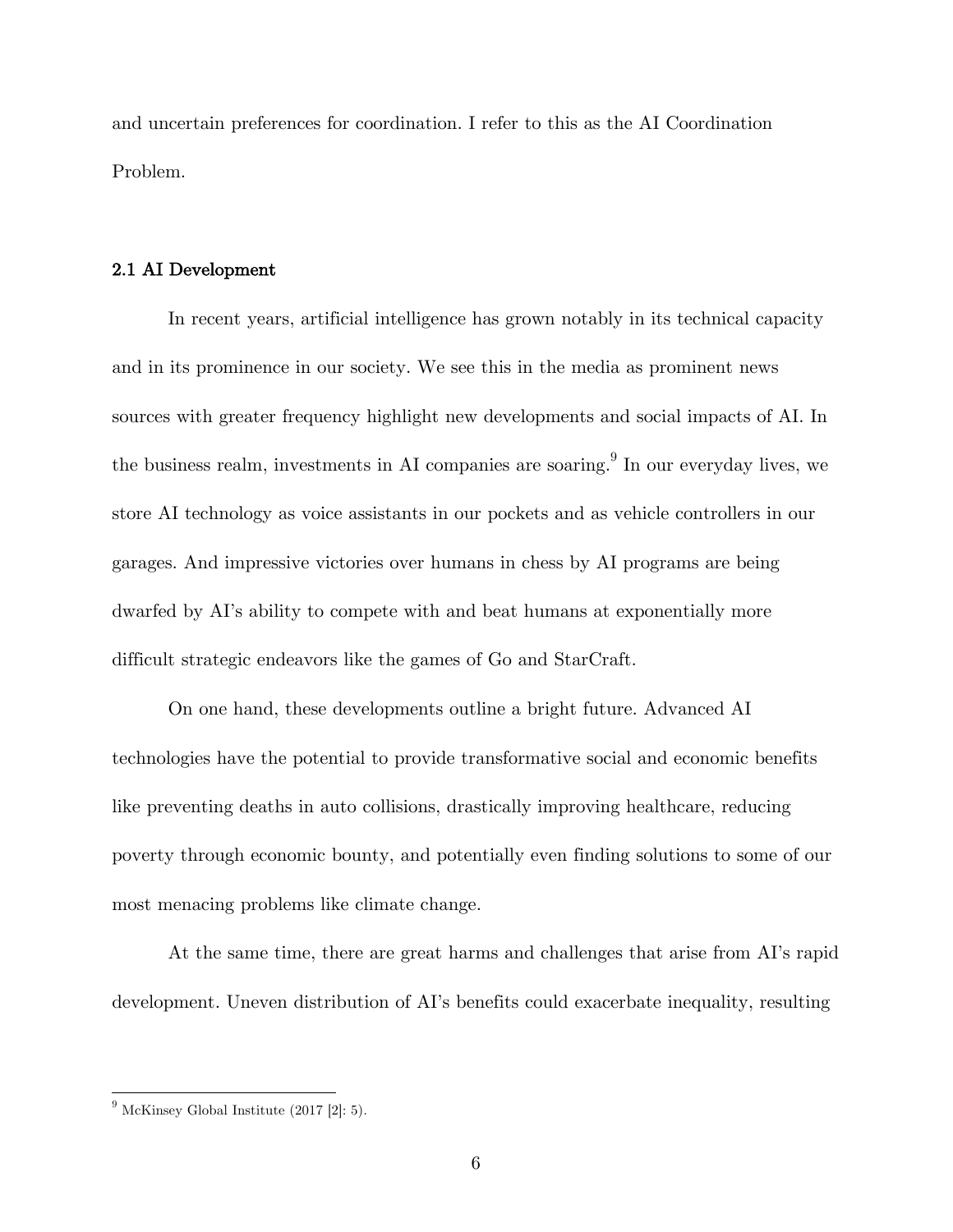in higher concentrations of wealth within and among nations. Moreover, racist algorithms and lethal autonomous weapons systems force us to grapple with difficult ethical questions as we apply AI to more society realms.

Perhaps most alarming, however, is the global catastrophic risk that the unchecked development of AI presents. Most prominently addressed in Nick Bostrom's *Superintelligence* (2014), the creation of an artificial superintelligence  $(ASI)^{10}$  requires exceptional care and safety measures to avoid developing an ASI whose misaligned values and capacity can result in existential risks for mankind.<sup>11</sup> In a particularly telling quote, Stephen Hawking, Stuart Russell, Max Tegmark, and Frank Wilczek (The Independent 2014) foreshadow this stark risk:

*"One can imagine such technology outsmarting financial markets, outinventing human researchers, out-manipulating human leaders, and developing weapons we cannot even understand. Whereas the short-term impact of AI depends on who controls it, the long-term impact depends now whether it can be controlled at all."*

 $10$  Defined by Bostrom as "an intellect that is much smarter than the best human brains in practically every field, including scientific creativity, general wisdom and social skills." (Bostrom 2006)<br><sup>11</sup> For more on the existential risks of Superintelligence, see Bostrom (2014) at Chapters 6 and 8.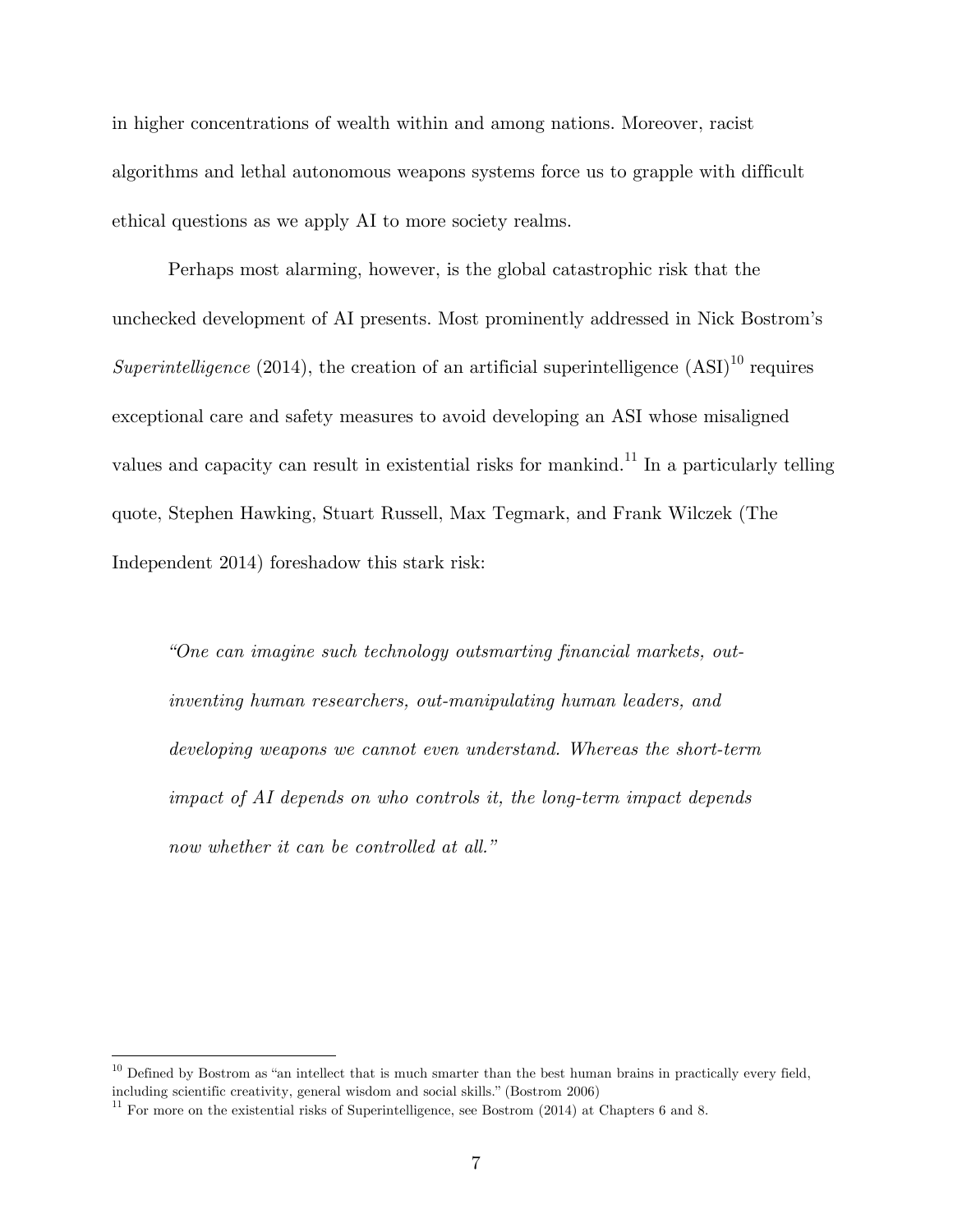As new technological developments bring us closer and closer to  $\text{ASI}^{12}$  and the beneficial returns to AI become more tangible and lucrative, a race-like competition between key players to develop advanced AI will become acute with potentially severe consequences regarding safety.

First-move advantage will be decisive in determining the winner of the race due to the expected exponential growth in capabilities of an AI system and resulting difficulty of other parties to catch up. As a result, concerns have been raised that such a race could create incentives to skimp on safety (Armstrong et al. 2016). Once this Pandora's Box is opened, it will be difficult to close. But who can we expect to open the Box?

#### 2.2 Relevant Actors

In this section, I briefly argue that state governments are likely to eventually control the development of AI (either through direct development or intense monitoring and regulation of state-friendly companies)<sup>13</sup>, and that the current landscape suggests two states in particular – China and the United States – are most likely to reach development of an advanced AI system first.

 $12$  A survey conducted by Grace et al (2017) showed that AI experts and researchers believe there is a 50% chance of AI outperforming humans in all tasks in 45 years.

<sup>&</sup>lt;sup>13</sup> There is a scenario where a private actor might develop AI in secret from the government, but this is unlikely to be the case as government surveillance capabilities improve. See Shulman (2009).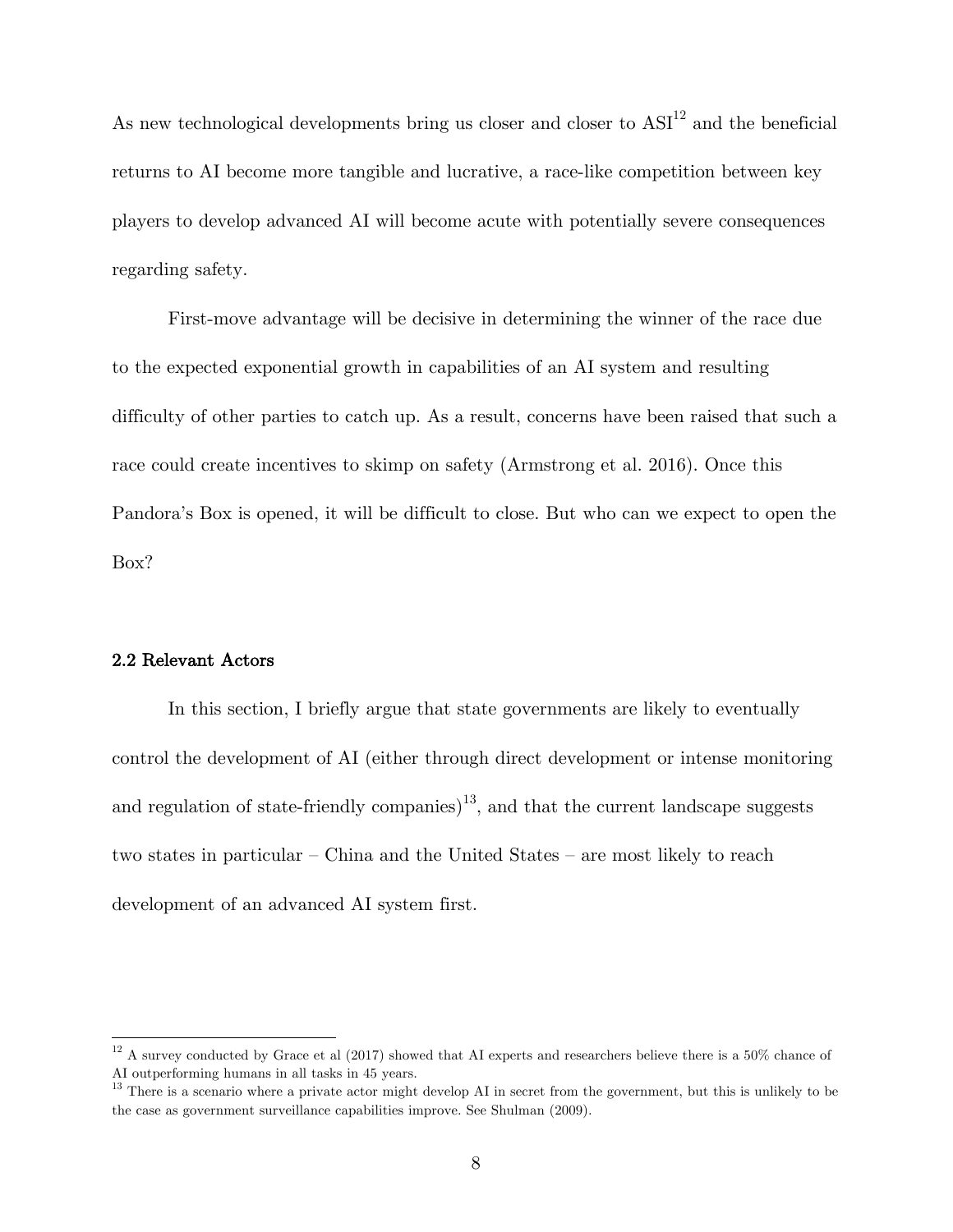Because of its capacity to radically affect military and intelligence systems, AI research becomes an important consideration in national security and would unlikely be ignored by political and military leaders. In the US, the military and intelligence communities have a long-standing history of supporting transformative technological advancements such as nuclear weapons, aerospace technology, cyber technology and the Internet, and biotechnology (Allen and Chan 2017: 71-110).

Today, government actors have already expressed great interest in AI as a transformative technology. In 2016, the Obama Administration developed two reports on the future of  $AI.^{14}$  Meanwhile, U.S. military and intelligence agencies like the NSA and DARPA continue to fund public AI research. Furthermore, in June 2017, China unveiled a policy strategy document unveiling grand ambitions to become the world leader in AI by 2030.<sup>15</sup> Notably, discussions among U.S. policymakers to block Chinese investment in U.S. AI companies also began at this time (Kania 2017).

In addition to boasting the world's largest economies, China and the U.S. also lead the world in A.I. publications<sup>16</sup> and host the world's most prominent tech/AI companies (US: Facebook, Amazon, Google, and Tesla; China: Tencent and Baidu). Combining both countries' economic and technical ecosystem with government pressures

<sup>&</sup>lt;sup>14</sup> "Preparing for the Future of Artificial Intelligence" in October 2016 and "Artificial Intelligence, Automation, and the Economy" in December 2016.

 $\overline{^{15}$  Mozur, Paul. 2017 July 20. "Beijing Wants A.I. to Be Made in China by 2030." The New York Times. Accessed at:  $\rm{https://www.nytimes.com/2017/07/20/business/china-artificial-intelligence.html}$ 

 $16$  McKinsey Global Institute (2017 [2]: 5)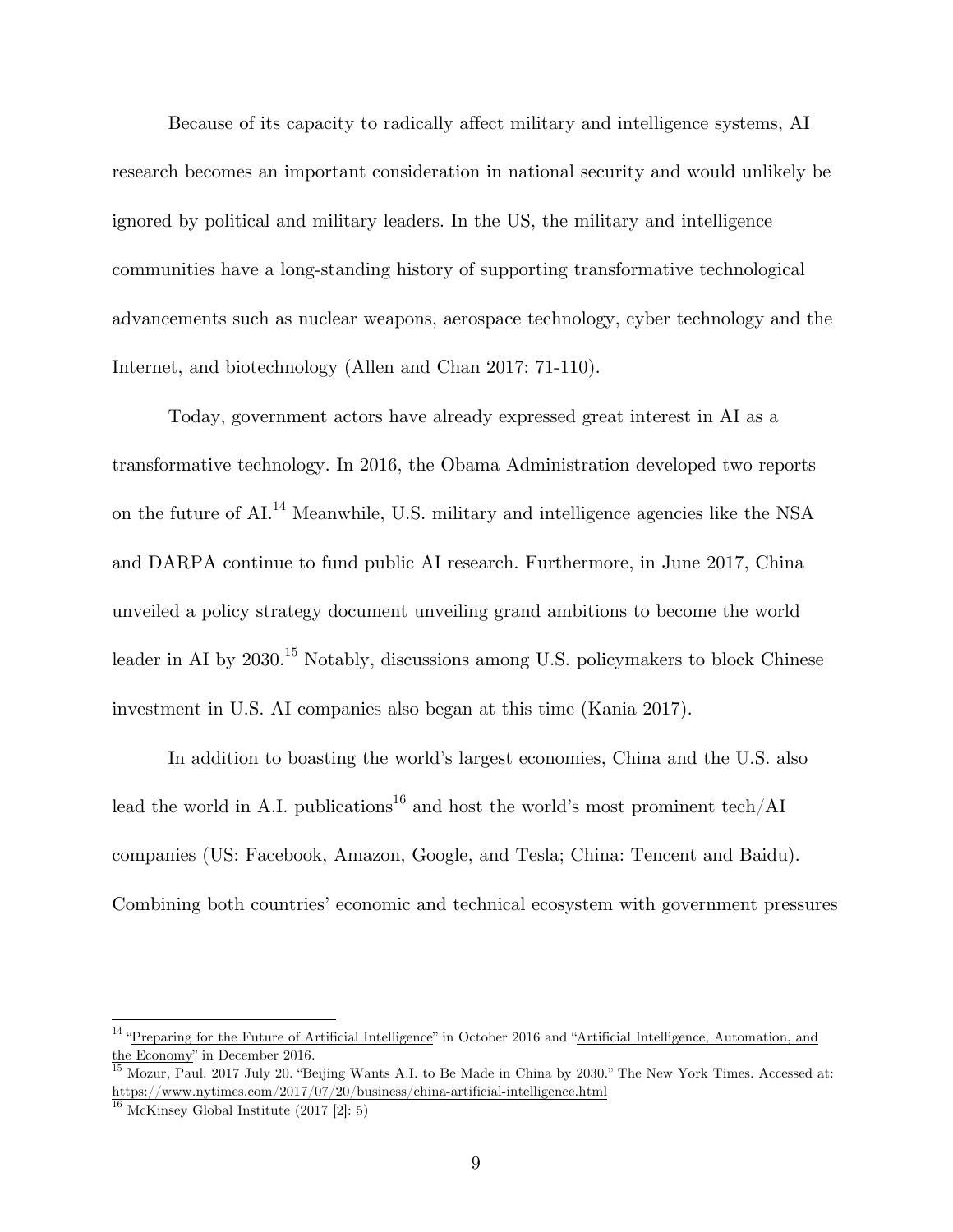to develop AI, it is reasonable to conceive of an AI race primarily dominated by these two international actors.

#### 2.3 The AI Coordination Problem

As discussed, there are both great benefits and harms to developing AI, and due to the relevance AI development has to national security, it is likely that governments will take over this development (specifically the US and China). Due to the potential global harms developing AI can cause, it would be reasonable to assume that government actors would try impose safety measures and regulations on actors developing AI, and perhaps even coordinate on an international scale to ensure that all actors developing AI might cooperate under an AI Coordination  $\text{Regime}^{17}$  that sets, monitors, and enforces standards to maximize safety.

Despite this, there still might be cases where the expected benefits of pursuing AI development alone outweigh (in the perception of the actor) the potential harms that might arise. As a result, this tradeoff between costs and benefits has the potential to hinder prospects for cooperation under an AI Coordination Regime. This is what I will refer to as the AI Coordination Problem.

 $17$  Outlining what this Coordination Regime might look like could be the topic of future research, although potential desiderata could include legitimacy, neutrality, accountability, and technical capacity (Dafoe 2016). Such a Coordination Regime could also exist in either a unilateral scenario – where one 'team' consisting of representatives from multiple states develops AI together – or a multilateral scenario – where multiple teams simultaneously develop AI on their own while agreeing to set standards and regulations (and potentially distributive arrangements) in advance.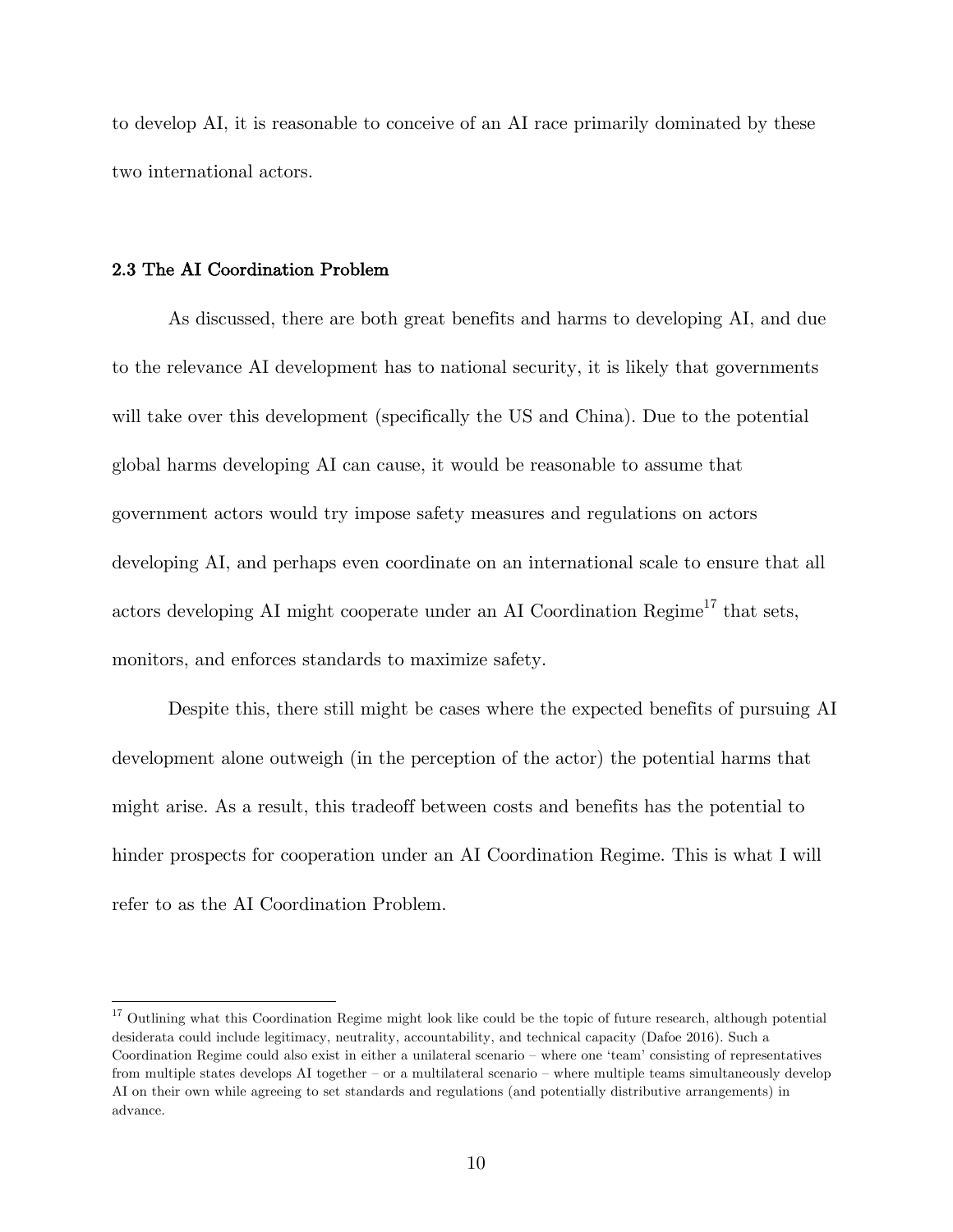Solving this problem requires more understanding of its dynamics and strategic implications before hacking at it with policy solutions. It is the goal this paper to shed some light on these, particularly how the structure of preferences that result from states' understandings of the benefits and harms of AI development lead to varying prospects for coordination.

## 3. A Theory of International AI Coordination

In this section, I outline my theory to better understand the dynamics of the AI Coordination Problem between two opposing international actors. In short, the theory suggests that the variables that affect the payoff structure of cooperating of defecting from an AI Coordination Regime determine which model of coordination we see arise between the two actors (modeled after normal-form game setups). Depending on which model is present, we can get a better sense of the likelihood of cooperation or defection, which can in turn inform research and policy agendas to address this. This section defines suggested payoffs variables that impact the theory and simulate the theory for each representative model based on a series of hypothetical scenarios. Before getting to the theory, I will briefly examine the literature on military technology/arms racing and cooperation.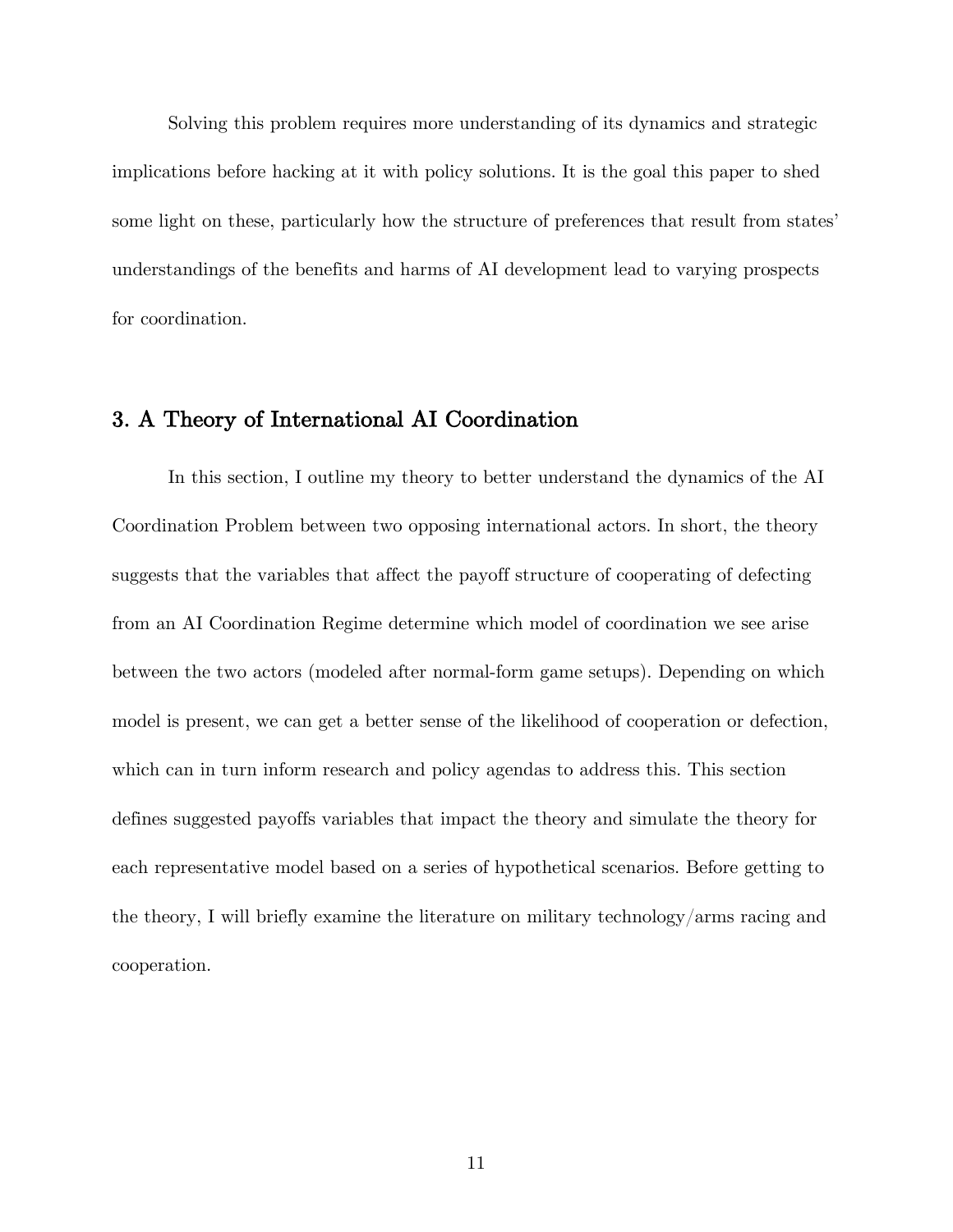#### 3.1 Literature review on international arms races and coordination

#### *Arms Races*

Gray (1971: 41) defines an arms race as "two or more parties perceiving themselves to be in an adversary relationship, who are increasing or improving their armaments at a rapid rate and structuring their respective military postures with a general attain to the past, current, and anticipated military and political behaviour of the other parties."

Within the arms race literature, scholars have distinguished between types of arms races depending on the nature of arming. Huntington (1958) makes a distinction between qualitative arms races (where technological developments radically transform the nature of a country's military capabilities) and quantitative arms races (where competition is driven by the sheer size of an actor's arsenal).

Intrilligator and Brito (1976) argue that qualitative/technological races can lead to greater instability than quantitative races. They suggest that new weapons (or systems) that derive from radical technological breakthroughs can render a first strike more attractive, whereas basic arms buildups provide deterrence against a first strike.

In the same vein, Sorenson (1980) argues that unexpected technological breakthroughs in weaponry raise instability in arms races. This "technological shock" factor leads actors to increase weapons research and development and maximize their overall arms capacity to guard against uncertainty.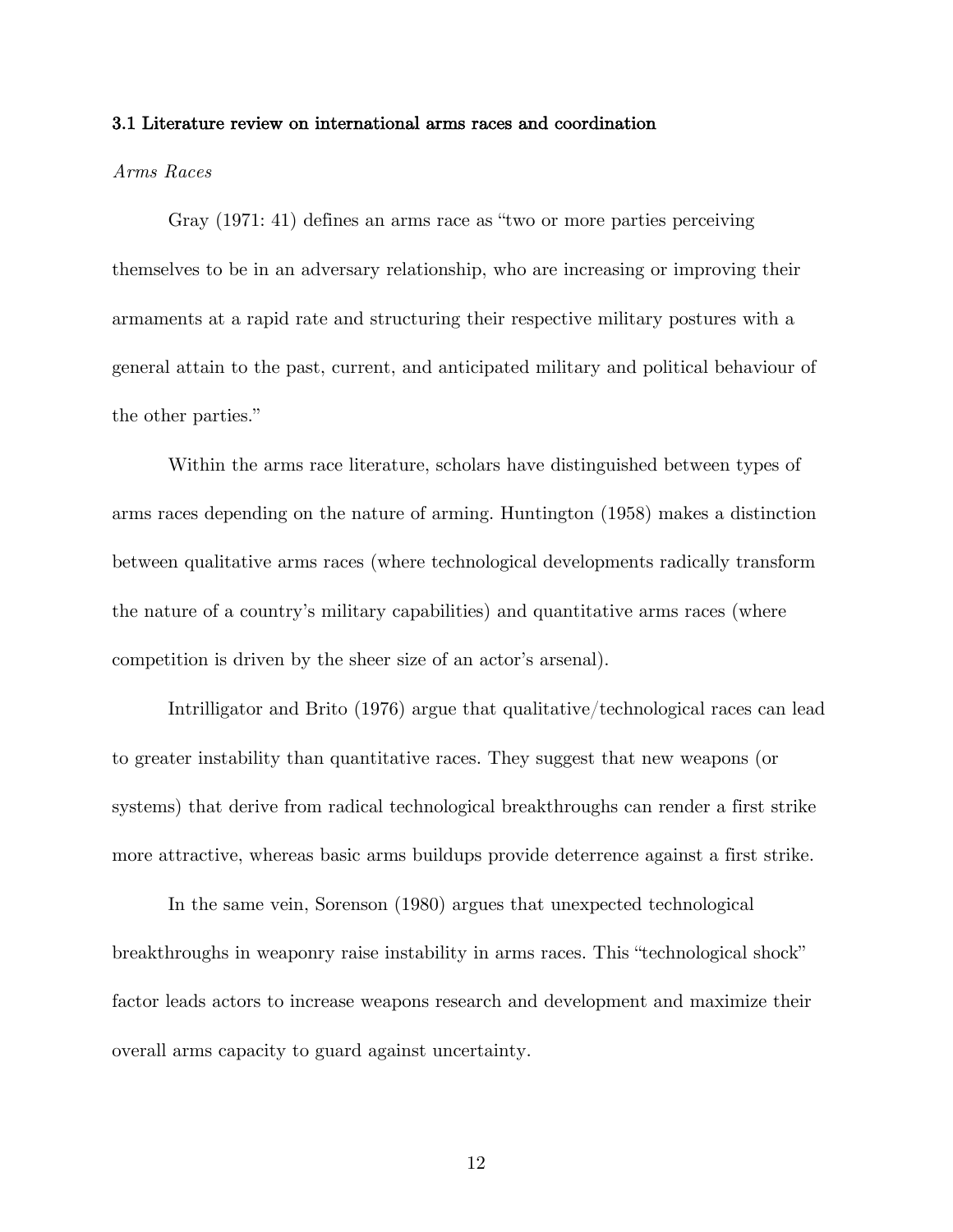Finally, Jervis (1978) also highlights the "security dilemma" where increases in an actor's security can inherently lead to the decreased security of a rival state. As a result of this, security-seeking actions such as increasing technical capacity (even if this is not explicitly offensive — this is particularly relevant to wide-encompassing capacity of AI) can be perceived as threatening and met with exacerbated race dynamics.

So far, the readings discussed have commented on the unique qualities of technological or qualitative arms races. Additional readings provide insight on arms characteristics that impact race dynamics. Jervis (1978) highlights the distinguishability of offensive-defensive postures as a factor in stability. If security increases can be distinguished as purely defensive, this decreases instability. Additionally, Koubi (1999) develops a model of military technological races that suggests the level of spending on research and development varies with changes in an actor's relative position in a race.

Although the development of AI at present has not yet led to a clear and convincing military arms race (although this has been suggested to be the case [Geist 2016]), the elements of the arms race literature described above suggest that AI's broad and wide-encompassing capacity can lead actors to see AI development as a threatening "technological shock" worth responding to with reinforcements or augmentations in one's own security – perhaps through bolstering one's own AI development program. As described in the previous section, this "arms" race dynamic is particularly worrisome due to the existential risks that arise from AI's development and call for appropriate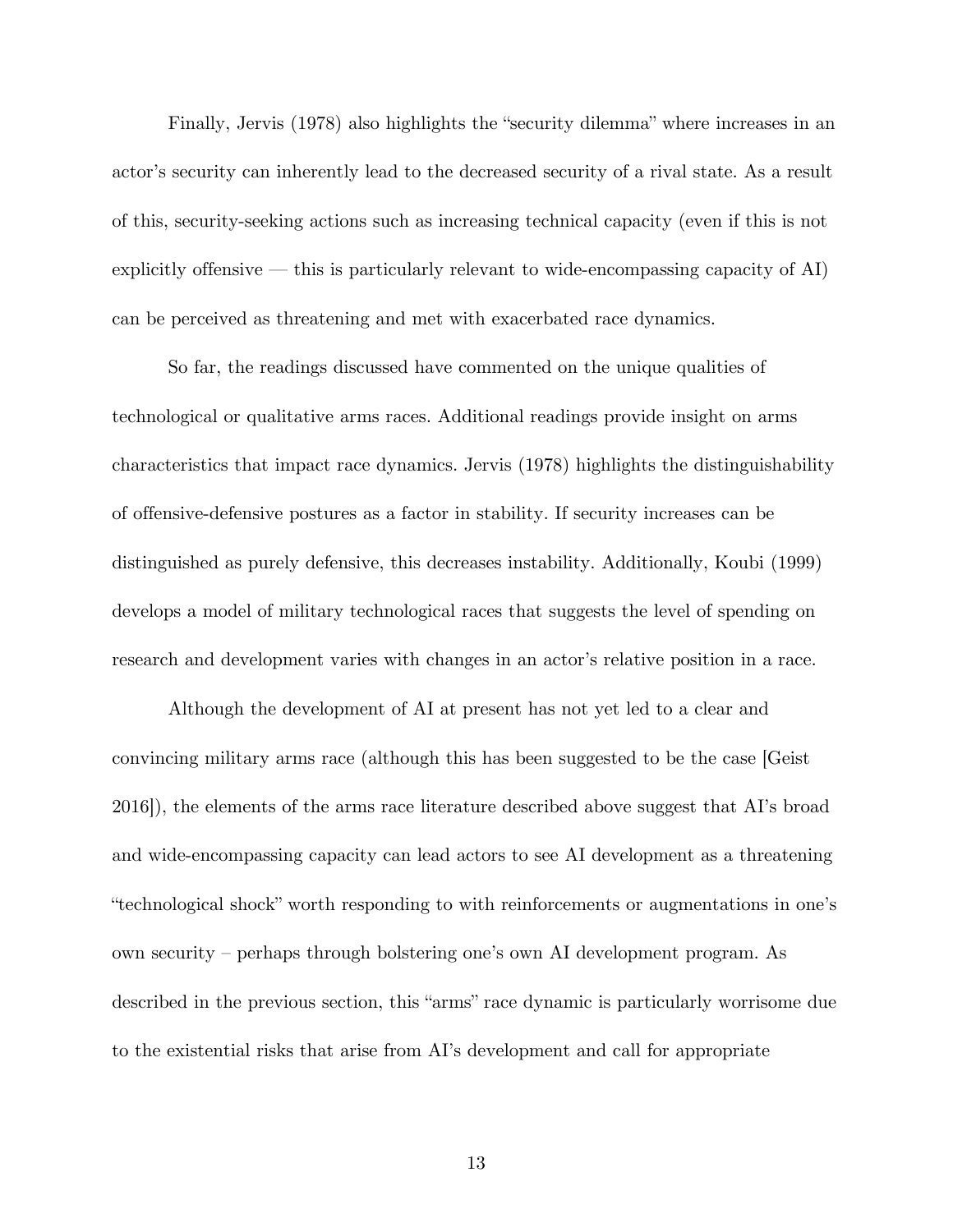measures to mitigate it. To begin exploring this, I now look to the literature on arms control and coordination.

#### *Coordination*

In order to mitigate or prevent the deleterious effects of arms races, international relations scholars have also studied the dynamics that surround arms control agreements and under what conditions actors might coordinate with one another. Schelling and Halperin (1985: 3) offer a broad definition of arms control by defining it as "all forms of military cooperation between potential enemies in the interest of reducing the likelihood of war, its scope and violence if it occurs, and the political and economic costs of being prepared for it."

As an advocate of structural realism, Gray (1992) questions the role of arms control, as he views the balance of power as a self-sufficient and self-perpetuating system of international security that is more preferable. On the other hand, Glaser (1995) argues that rational actors under certain conditions might opt for cooperative policies. Under the assumption that actors have a combination of both competing and common interests, those actors may cooperate when those common interests compel such action. As a result, it is conceivable that international actors might agree to certain limitations or cooperative regimes to reduce insecurity and stabilize the balance of power.

Using game theoretical representations of state preferences, Downs et al. (1985) look at different policy responses to arms race de-escalation and find that the model or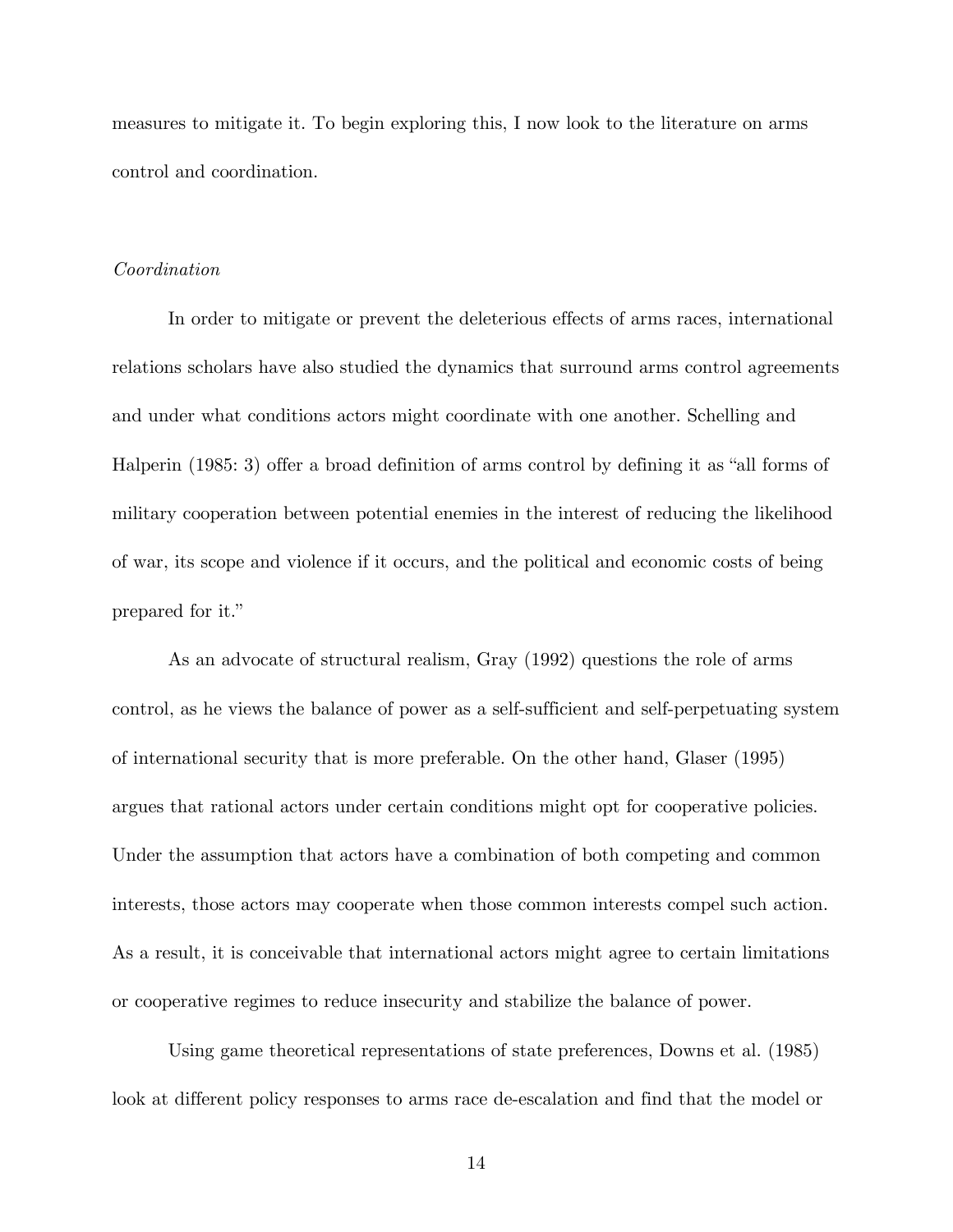'game' that underlies an arms race can affect the success of policies or strategies to mitigate or end the race.

Finally, in a historical survey of international negotiations, Garcia and Herz (2016) propose that international actors might take preventative, multilateral action in scenarios under the "commonly perceived global dimension of future potential harm" (for example the ban on laser weapons or the dedication of Antarctica and outer space solely for peaceful purposes).

Together, these elements in the arms control literature suggest that there may be potential for states as untrusting, rational actors existing in a state of international anarchy to coordinate on AI development in order to reduce future potential global harms. Specifically, it is especially important to understand where preferences of vital actors overlap and how game theory considerations might affect these preferences. The theory outlined in this paper looks at just this and will be expanded upon in the following subsection.

#### 3.2 Four models of coordination

This subsection looks at the four predominant models that describe the situation two international actors might find themselves in when considering cooperation in developing AI, where research and development is costly and its outcome is uncertain. Each model is differentiated primarily by the payoffs to cooperating or defecting for each international actor. As such, it will be useful to consider each model using a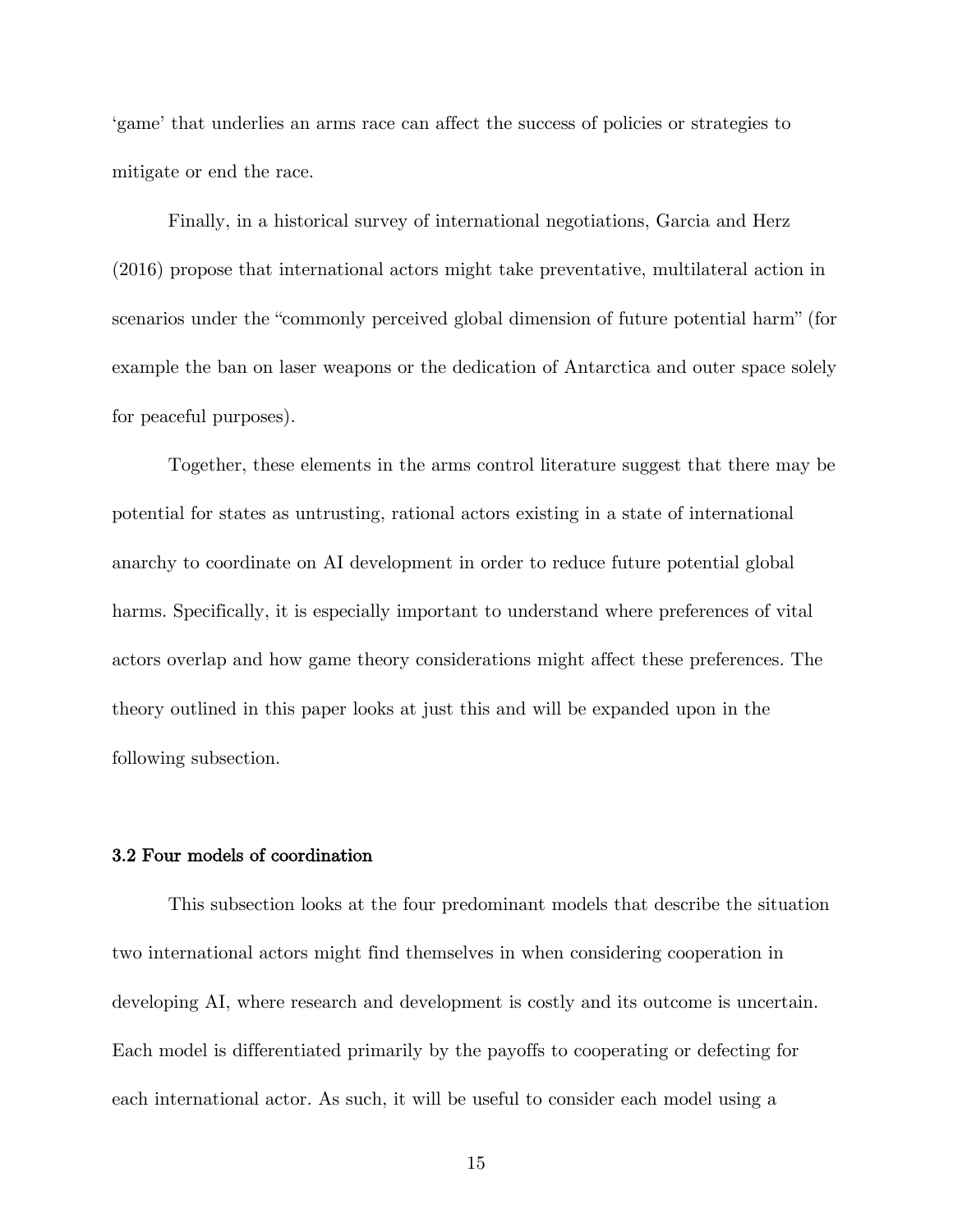traditional normal-form game setup as seen in Table 1. In these abstractions, we assume two utility-maximizing actors with perfect information about each other's preferences and behaviors.

*Table 1. This table contains a representation of a payoff matrix. As is customary in game theory, the first number in each cell represents how desirable the outcome is for Row (in this case, Actor A), and the second number represents how desirable the same outcome is for Column (Actor B).*

|            |           | Actor B   |        |  |  |  |  |
|------------|-----------|-----------|--------|--|--|--|--|
|            |           | Cooperate | Defect |  |  |  |  |
| Actor<br>A | Cooperate | C, C      | C, D   |  |  |  |  |
|            | Defect    | D, C      | D, D   |  |  |  |  |

Depending on the payoff structures, we can anticipate different likelihoods of and preferences for cooperation or defection on the part of the actors. These differences create four distinct models of scenarios we can expect to occur: Prisoner's Dilemma, Deadlock, Chicken, and Stag Hunt. The remainder of this subsection briefly examines each of these models and its relationship with the AI Coordination Problem.

#### *Prisoner's Dilemma*

The familiar Prisoner's Dilemma is a model that involves two actors who must decide whether to cooperate in an agreement or not. While each actor's greatest preference is to defect while their opponent cooperates, the prospect of both actors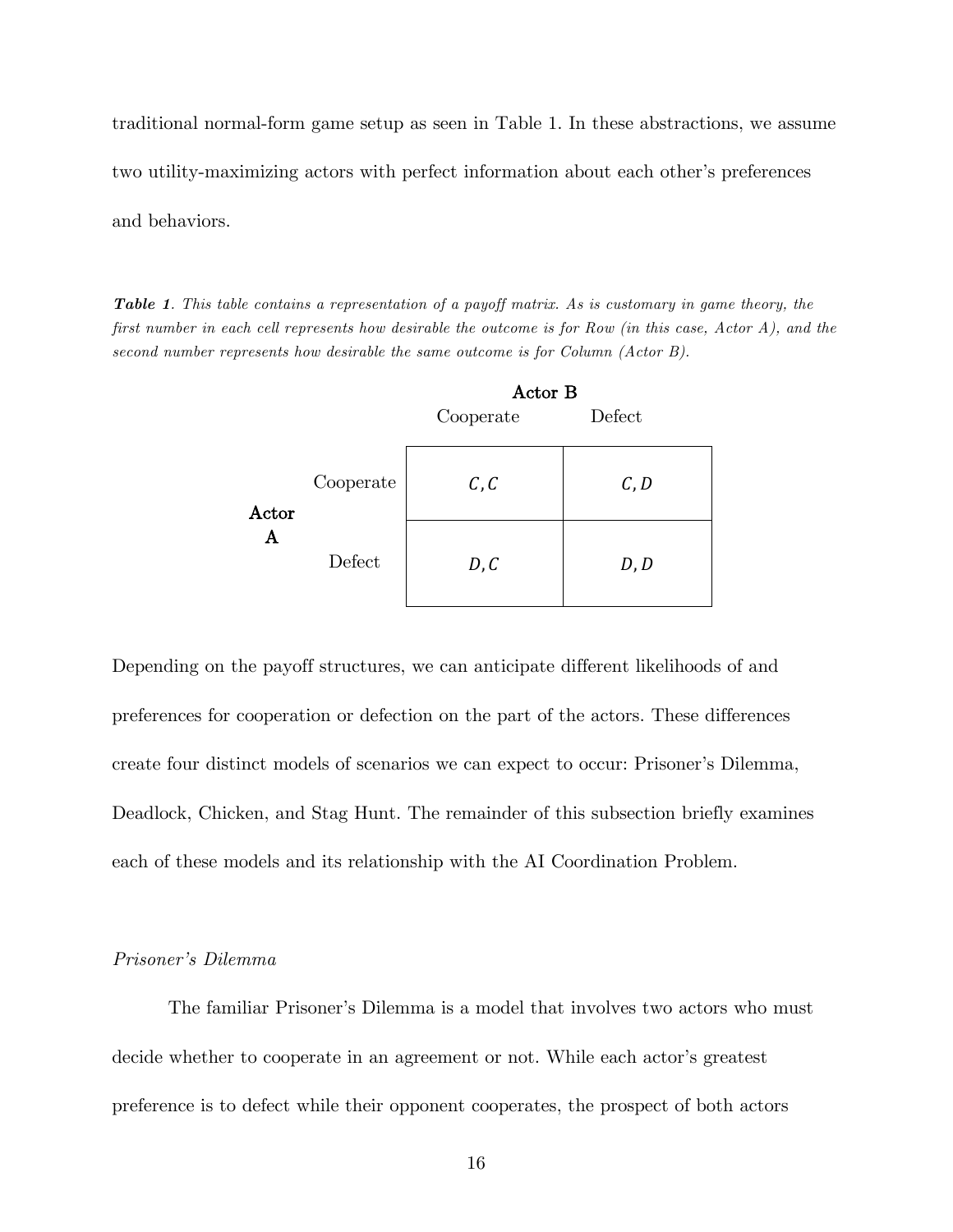defecting is less desirable then both actors cooperating. This is visually represented in

Table 2 with each actor's preference order explicitly outlined.

*Table 2. This table contains an ordinal representation of a payoff matrix for a Prisoner's Dilemma game. As will hold for the following tables, the most preferred outcome is indicated with a '4,' and the least preferred outcome is indicated with a '1.'*

|            |           | Actor B   |        |  |
|------------|-----------|-----------|--------|--|
|            |           | Cooperate | Defect |  |
| Actor<br>A | Cooperate | 3,3       | 1,4    |  |
|            | Defect    | 4,1       | 2,2    |  |

Actor A's preference order:  $\mathrm{DC}>\mathrm{CC}>\mathrm{DD}>\mathrm{CD}$ Actor B's preference order: CD > CC > DD > DC

In the context of international relations, this model has been used to describe preferences of actors when deciding to enter an arms treaty or not.<sup>18</sup> For example, by defecting from an arms-reduction treaty to develop more weapons, an actor can gain the upper hand on an opponent who decides to uphold the treaty by covertly continuing or increasing arms production. Meanwhile, the escalation of an arms race where neither side halts or slows progress is less desirable to each actor's safety than both fully entering the agreement.

 $^{18}$  For example, see Snyder (1971) and Downs et al. (1985).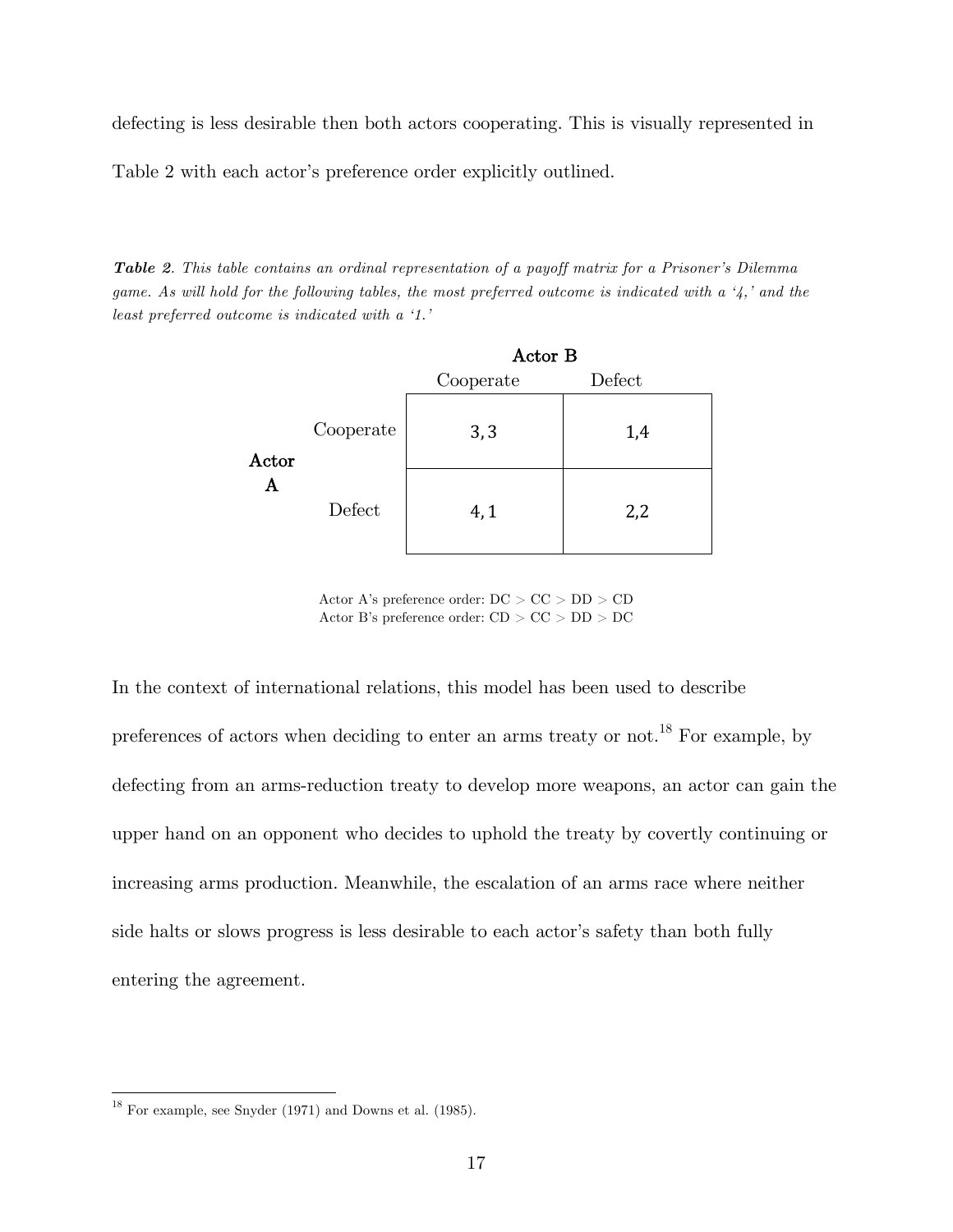This same dynamic could hold true in the development of an AI Coordination Regime, where actors can decide whether to abide by the Coordination Regime or find a way to cheat. In this model, each actor's incentives are not fully aligned to support mutual cooperation and thus should present worry for individuals hoping to reduce the possibility of developing a harmful AI.

#### *Chicken*

Similar to the Prisoner's Dilemma, Chicken occurs when each actor's greatest preference would be to defect while their opponent cooperates. Additionally, both actors can expect a greater return if they both cooperate rather than both defect. The primary difference between the Prisoner's Dilemma and Chicken, however, is that both actors failing to cooperate is the least desired outcome of the game. As a result, a rational actor should expect to cooperate.<sup>19</sup> This is visually represented in Table 3 with each actor's preference order explicitly outlined.

 $^{19}$  Snyder (1971).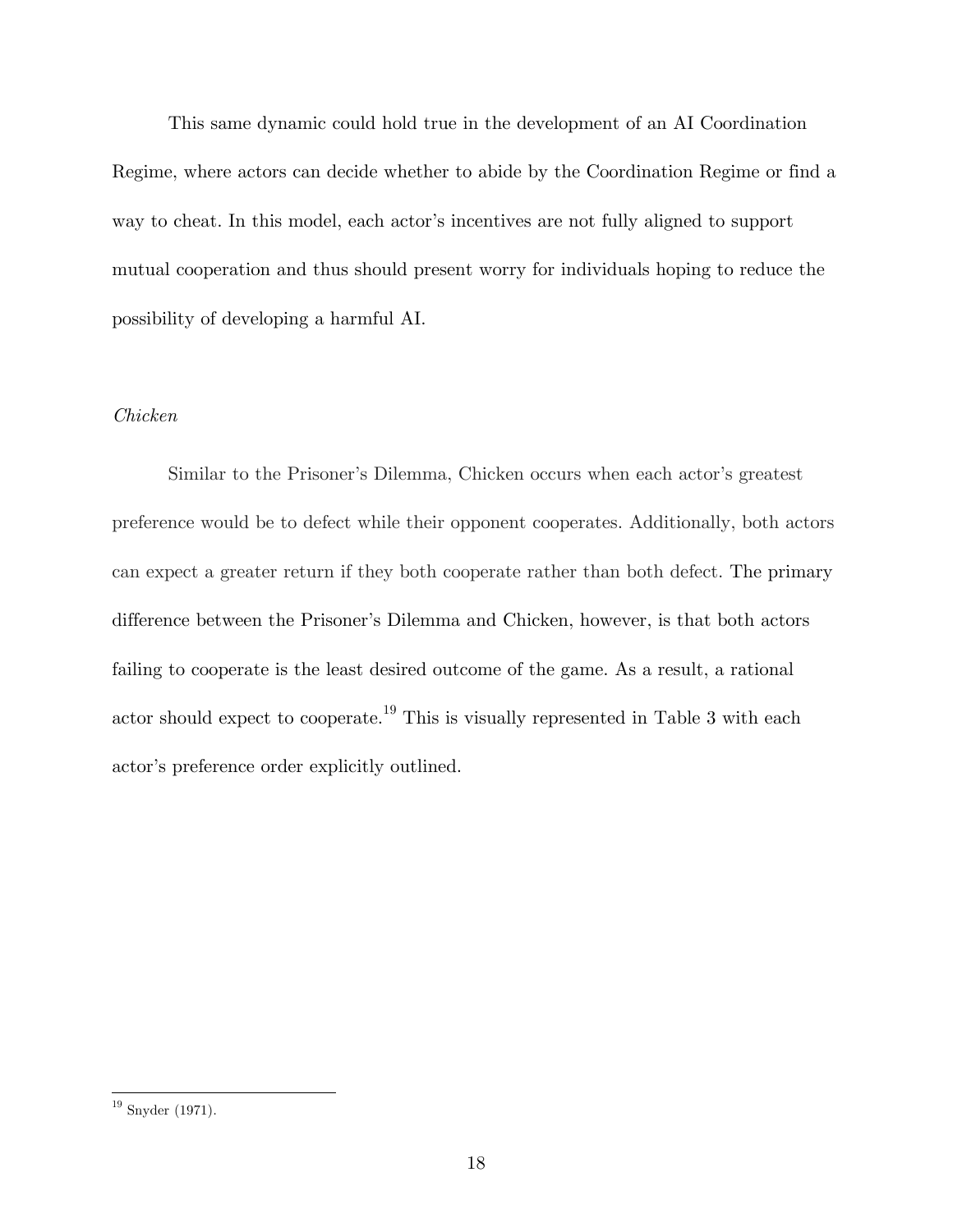*Table 3. This table contains an ordinal representation of a payoff matrix for a Chicken game.*

|            |           | Actor B   |        |  |
|------------|-----------|-----------|--------|--|
|            |           | Cooperate | Defect |  |
| Actor<br>A | Cooperate | 3,3       | 2,4    |  |
|            | Defect    | 4,2       | 1,1    |  |

Actor A's preference order: DC > CC > CD > DD Actor B's preference order: CD > CC > DC > DD

In international relations, examples of Chicken have included the Cuban Missile Crisis and the concept of Mutually Assured Destruction in nuclear arms development.<sup>20</sup> An analogous scenario in the context of the AI Coordination Problem could be if both international actors have developed, but not yet unleashed an ASI, where knowledge of whether the technology will be beneficial or harmful is still uncertain. Because of the instantaneous nature of this particular game, we can anticipate its occurrence to be rare in the context of technology development, where opportunities to coordinate are continuous. As such, Chicken scenarios are unlikely to greatly affect AI coordination strategies, but are still important to consider as a possibility nonetheless.

 $^{\rm 20}$  Snyder (1971).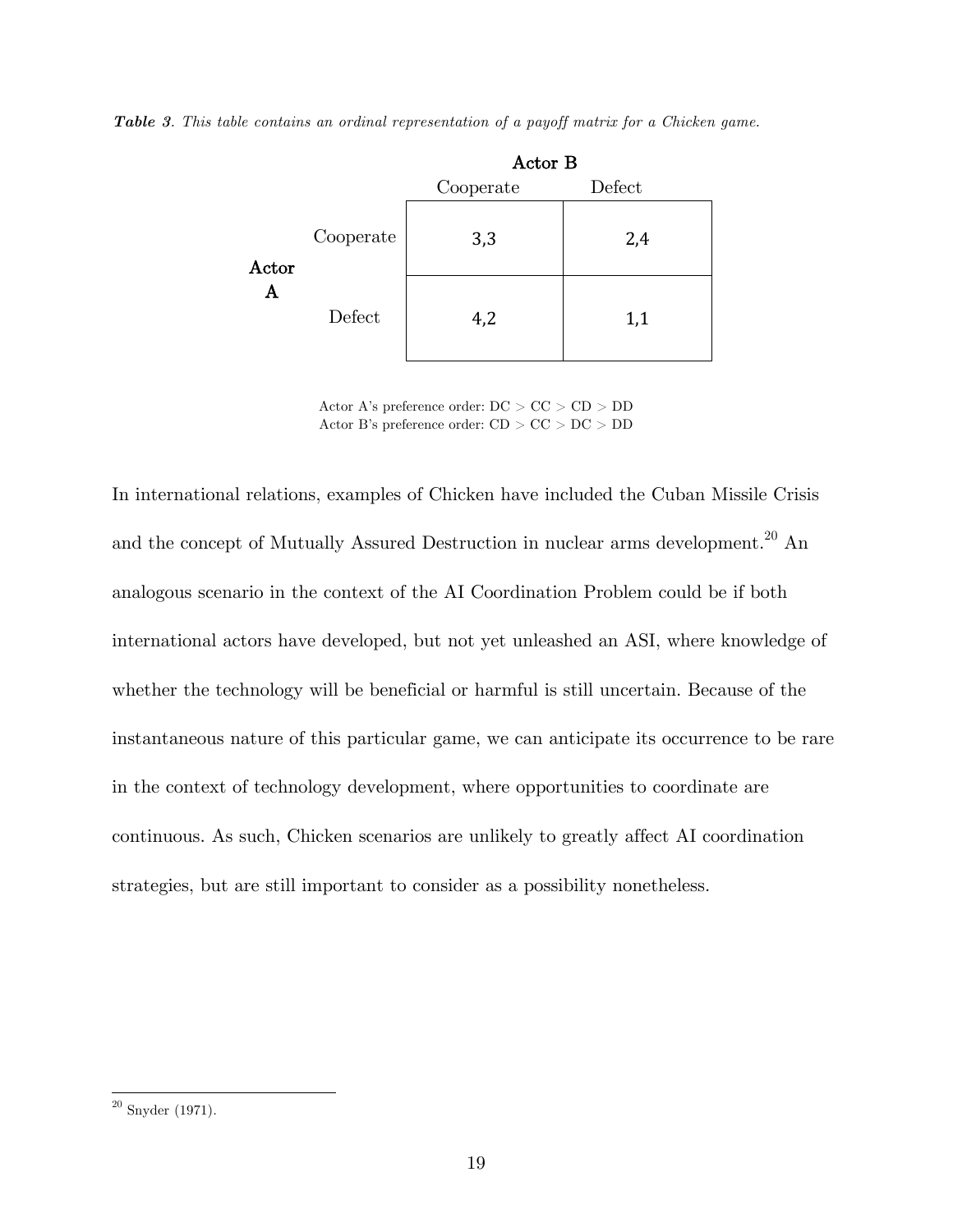#### *Deadlock*

Deadlock occurs when each actor's greatest preference would be to defect while their opponent cooperates. However, in Deadlock, the prospect of both actors defecting is more desirable than both actors cooperating. As a result, there is no conflict between self-interest and mutual benefit, and the dominant strategy of both actors would be to defect. This is visually represented in Table 3 with each actor's preference order explicitly outlined.

|  |  | <b>Table 4.</b> This table contains an ordinal representation of a payoff matrix for a game in Deadlock. |  |  |  |  |
|--|--|----------------------------------------------------------------------------------------------------------|--|--|--|--|
|  |  |                                                                                                          |  |  |  |  |

|            |           | Actor B   |        |  |
|------------|-----------|-----------|--------|--|
|            |           | Cooperate | Defect |  |
| Actor<br>A | Cooperate | 2,2       | 1,4    |  |
|            | Defect    | 4,1       | 3,3    |  |

Actor A's preference order:  $\mathrm{DC}>\mathrm{DD}>\mathrm{CC}>\mathrm{CD}$ Actor B's preference order: CD > DD > CC > DC

Deadlock is a common – if little studied – occurrence in international relations, although knowledge about how deadlocks are solved can be of practical and theoretical importance.<sup>21</sup> In the context of developing an AI Coordination Regime, recognizing that two competing actors are in a state of Deadlock might drive peace-maximizing

 $\ensuremath{^{21}}$  Persson (1994)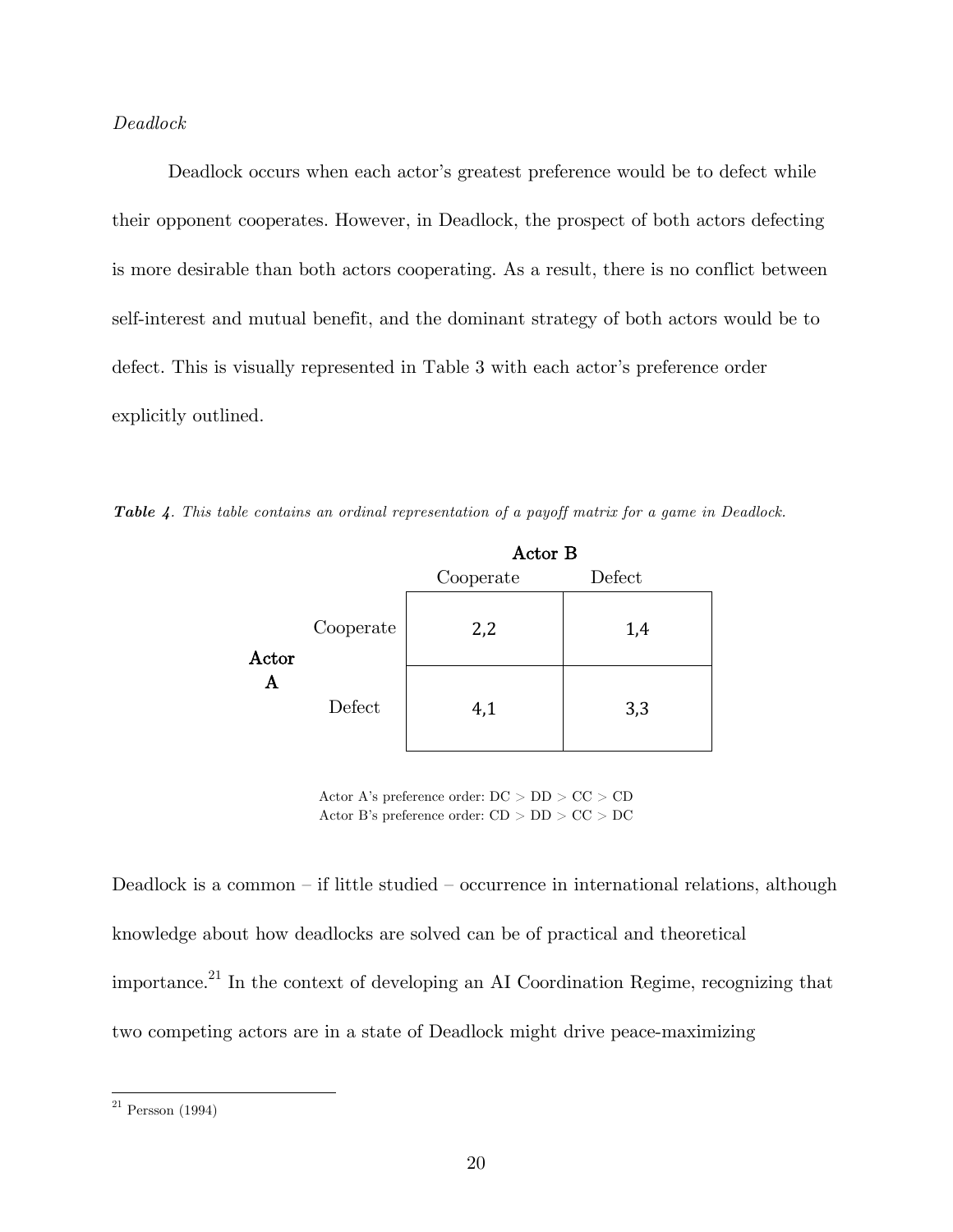individuals to pursue de-escalation strategies that differ from other game models. As a result, it is important to consider deadlock as a potential model that might explain the landscape of AI coordination.

#### *Stag Hunt*

Finally, a Stag Hunt occurs when the returns for both actors are higher if they cooperate than if either or both defect. As a result, there is no conflict between selfinterest and mutual benefit, and the dominant strategy of both actors would be to cooperate. This is visually represented in Table 4 with each actor's preference order explicitly outlined.

*Table 5. This table contains a sample ordinal representation of a payoff matrix for a Stag Hunt game.*

|            |           | Actor B   |        |  |
|------------|-----------|-----------|--------|--|
|            |           | Cooperate | Defect |  |
| Actor<br>Α | Cooperate | 4,4       | 1,3    |  |
|            | Defect    | 3,1       | 2,2    |  |

Actor A's preference order: CC > DC > DD > CD Actor B's preference order:  $\rm CC > \rm CD > \rm DD > \rm DC$ 

An approximation of a Stag Hunt in international relations would be an international treaty such as the Paris Climate Accords, where the protective benefits of environmental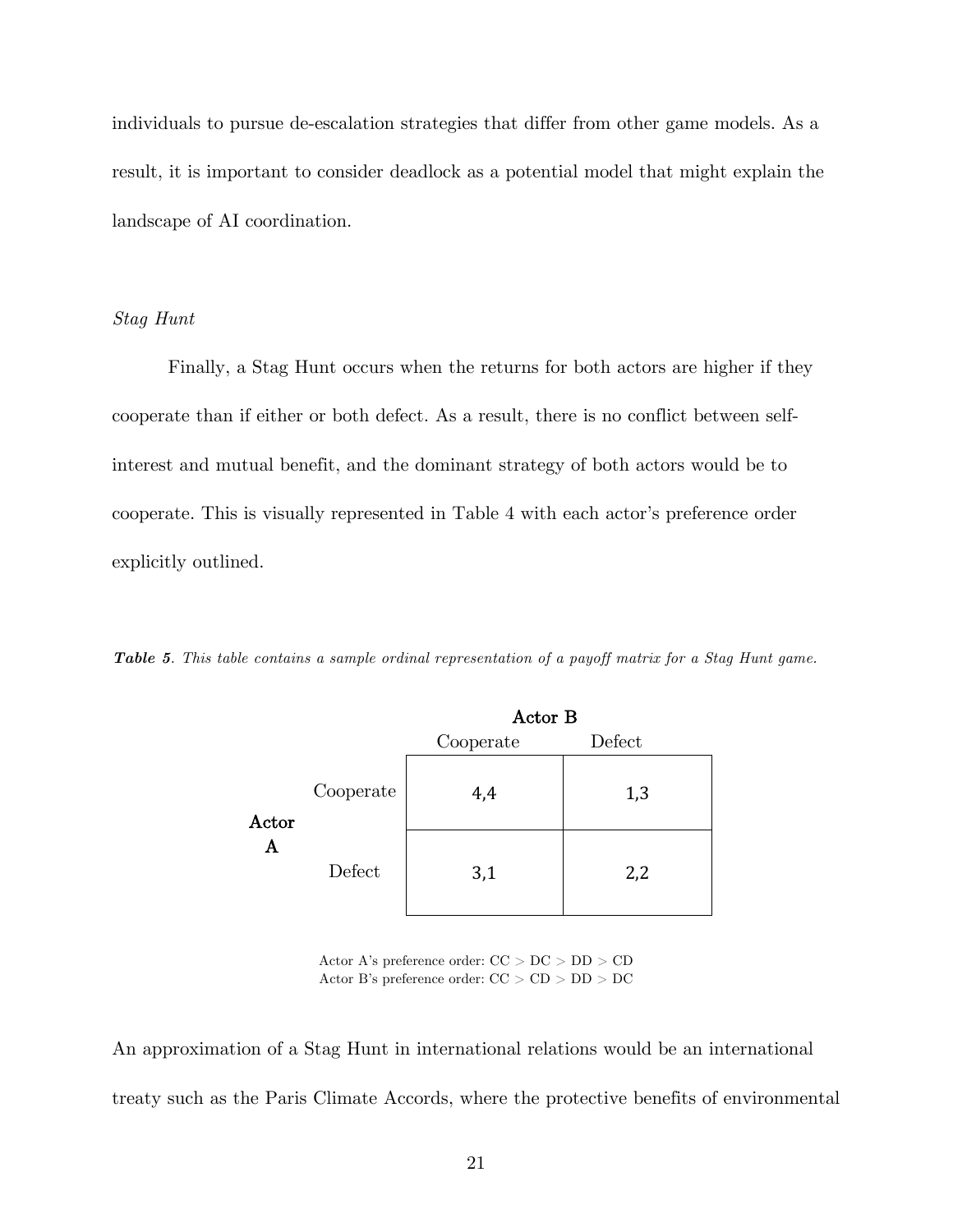regulation from the harms of climate change (in theory) outweigh the benefits of economic gain from defecting.<sup>22</sup> In the context of the AI Coordination Problem, a Stag Hunt is the most desirable outcome as mutual cooperation results in the lowest risk of racing dynamics and associated risk of developing a harmful AI.

#### 3.3 Determining payoffs in coordination scenarios

As stated, which model (Prisoner's Dilemma, Chicken, Deadlock, or Stag Hunt) you think accurately depicts the AI Coordination Problem (and which resulting policies should be pursued) depends on the structure of payoffs to cooperating or defecting. In each of these models, the payoffs can be most simply described as *the anticipated benefit from developing AI minus the anticipated harm from developing AI*. When looking at these components in detail, however, we see that the anticipated benefits and harms are linked to whether the actors cooperate or defect from an AI Coordination Regime. For example, if the two international actors cooperate with one another, we can expect some reduction in individual payoffs if both sides agree to distribute benefits amongst each other. The remainder of this section looks at these payoffs and the variables that determine them in more detail.<sup>23</sup>

 $^{22}$  Although there are notable holdouts.

 $23$  A full list of the variables outlined in this theory can be found in Appendix A.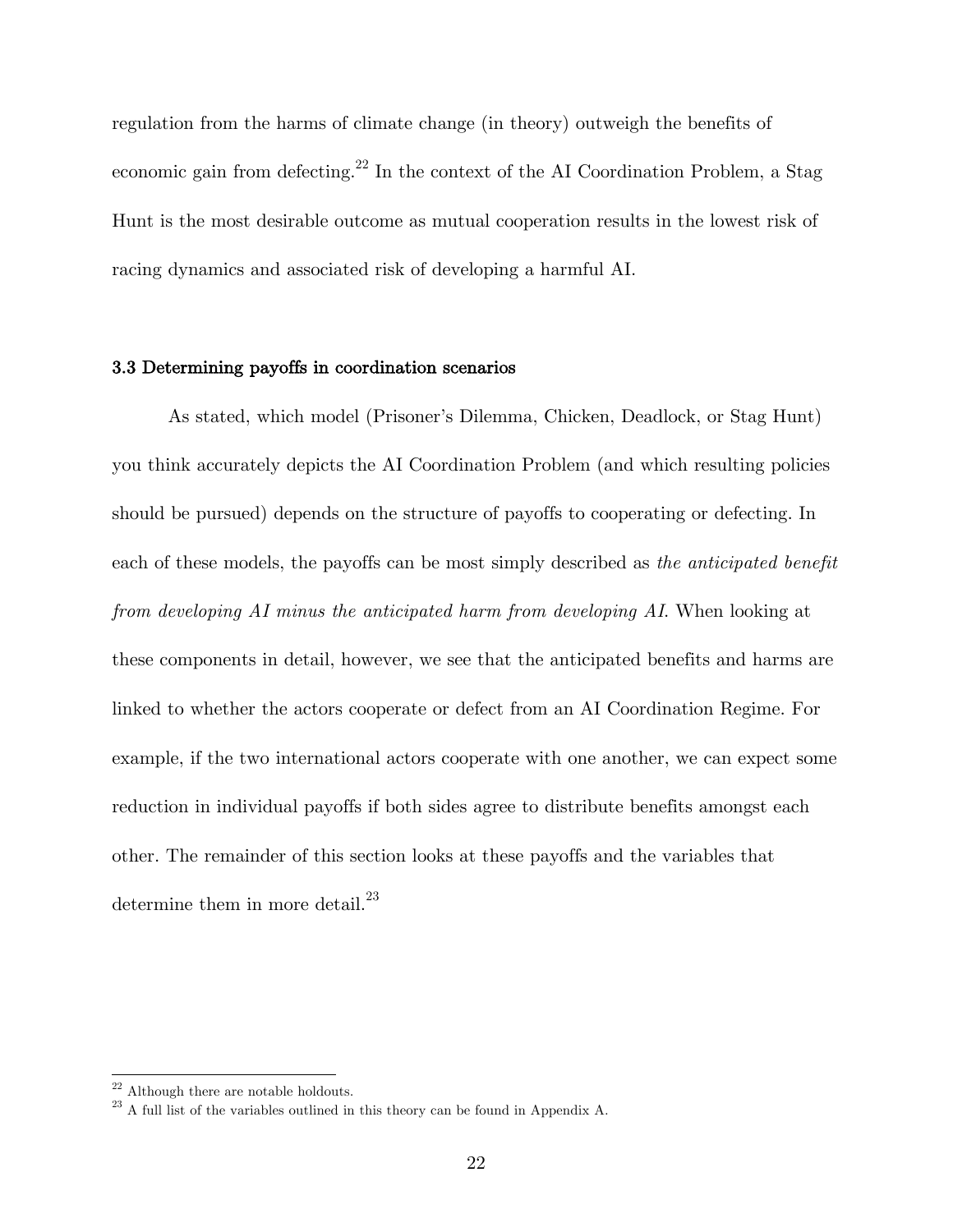#### *Both sides cooperate [CC]*

If both sides cooperate in an AI Coordination Regime, we can expect their payoffs to be expressed as follows:

> Payoffs for A:  $P_{h|A}(AB) \cdot b_A \cdot d_A - P_{h|A}(AB) \cdot h_A$ Payoffs for B:  $P_{b|B}(AB) \cdot b_B \cdot d_B - P_{h|B}(AB) \cdot h_B$

The benefit that each actor can expect to receive from an AI Coordination Regime consists of the probability that each actor believes such a regime would achieve a beneficial AI – expressed as  $P_{b|A}(AB)$  for Actor A's belief and  $P_{b|B}(AB)$  for Actor B – times each actor's perceived benefit of  $AI$  – expressed as  $b_A$  and  $b_B$ . Additionally, this model accounts for an AI Coordination Regime that might result in variable distribution of benefits for each actor. If the regime allows for multilateral development, for example, the actors might agree that whoever reaches AI first receives 60% of the benefit, while the other actor receives 40% of the benefit. This *distribution variable* is expressed in the model as *d*, where differing effects of distribution are expressed for Actors A and B as *dA* and  $d_B$  respectively.<sup>24</sup>

Meanwhile, the harm that each actor can expect to receive from an AI Coordination Regime consists of the actor's perceived likelihood that such a regime

 $24$  In a bilateral AI development scenario, the distribution variable can be described as an actor's likelihood of winning \* percent of benefits gained by winner (this would be reflected in the terms of the Coordination Regime). Together, the likelihood of winning and the likelihood of lagging = 1.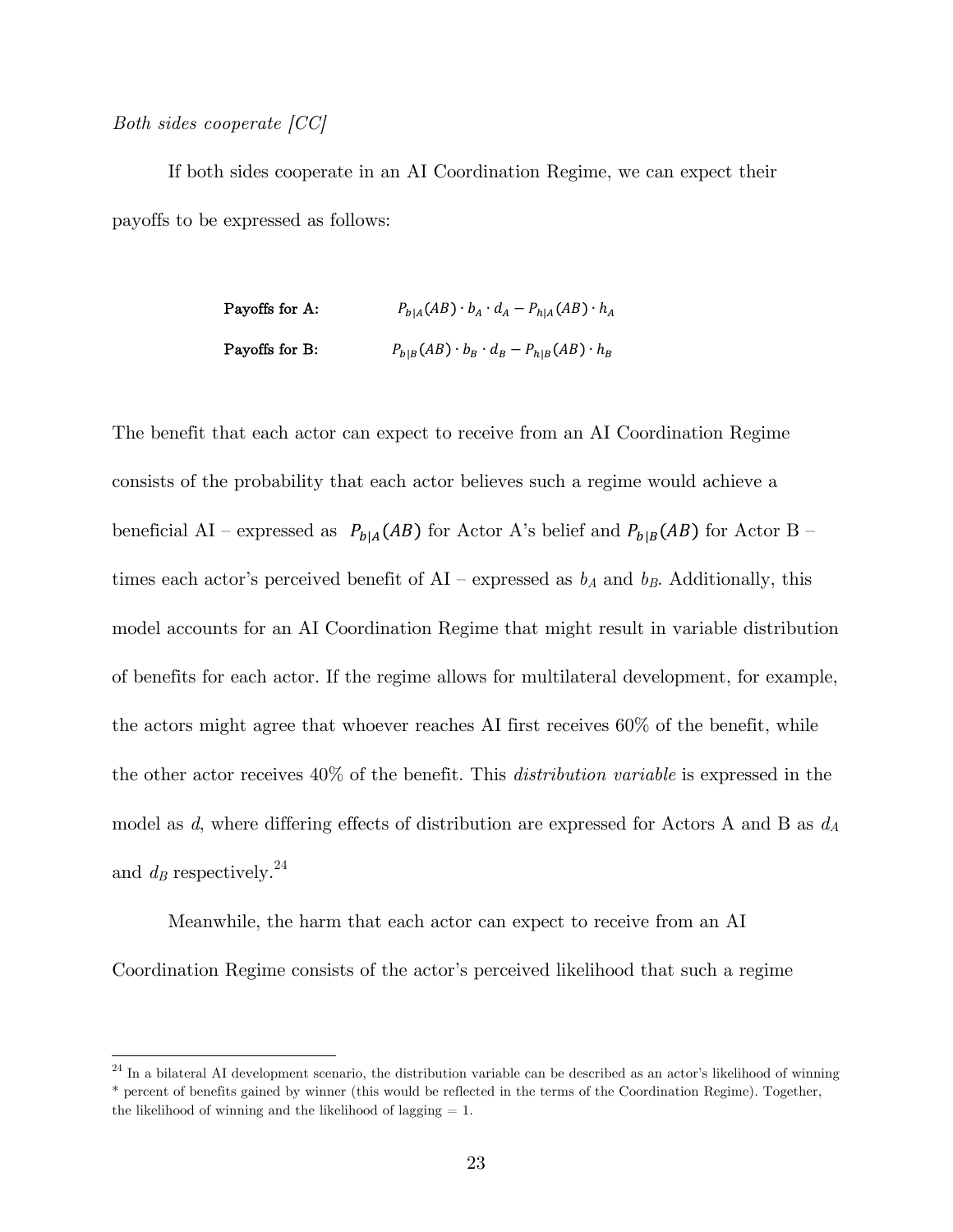would create a harmful AI – expressed as  $P_{h|A}(AB)$  for Actor A and  $P_{h|B}(AB)$  for Actor B – times each actor's perceived harm– expressed as  $h_A$  and  $h_B$ . Here, we assume that the harm of an AI-related catastrophe would be evenly distributed amongst actors.

*One side cooperates and one side defects [CD or DC]*

If one side cooperates with and one side defects from the AI Coordination Regime, we can expect their payoffs to be expressed as follows (here we assume Actor A defects while Actor B cooperates):

Payoffs for A:

\n
$$
P_{b|A}(AB) \cdot b_A \cdot d_A + P_{b|A}(A) \cdot b_A - P_{h|A}(AB) \cdot h_A - P_{h|A}(A) \cdot h_A
$$
\nPayoffs for B:

\n
$$
P_{b|B}(AB) \cdot b_B \cdot d_B - P_{h|B}(AB) \cdot h_B - P_{h|B}(A) \cdot h_B
$$

For the defector (here, Actor A), the benefit from an AI Coordination Regime consists of the probability that they believe such a regime would achieve a beneficial AI times Actor A's perceived benefit of receiving AI with distributional considerations  $[P_{b|A}(AB) \cdot$  $b_A \cdot d_A$ . Additionally, the defector can expect to receive the additional expected benefit of defecting and covertly pursuing AI development outside of the Coordination Regime. This additional benefit is expressed here as  $P_{b|A}(A) \cdot b_A$ . For the cooperator (here, Actor B), the benefit they can expect to receive from cooperating would be the same as if both actors cooperated  $[P_{b|B}(AB)\cdot b_B\cdot d_B].$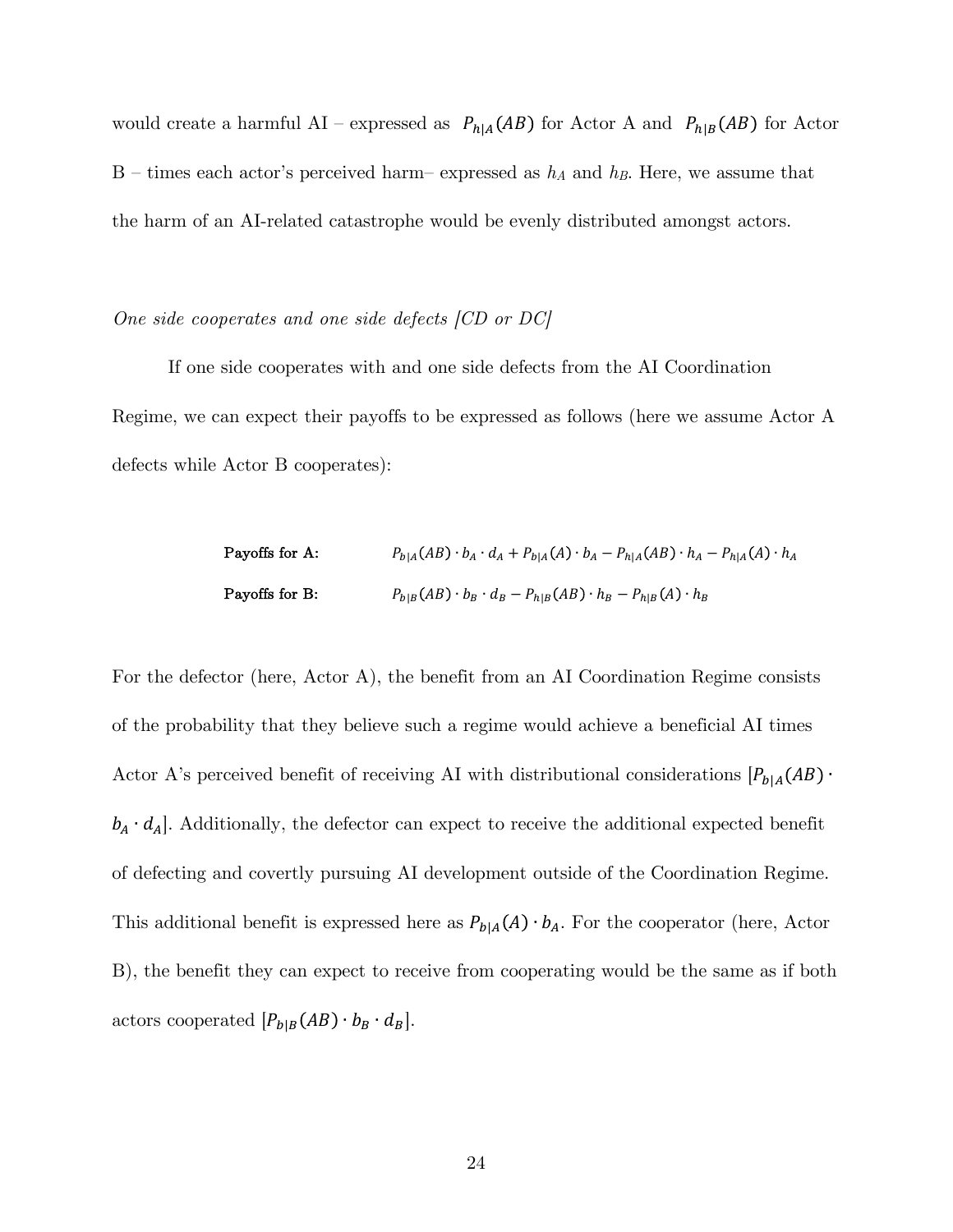Meanwhile, both actors can still expect to receive the anticipated harm that arises from a Coordination Regime  $[P_{h|A \text{ or } B}(AB) \cdot h_{A \text{ or } B}]$ . In this scenario, however, *both* actors can also anticipate to the receive additional anticipated harm from the defector pursuing their own AI development outside of the regime. Here, this is expressed as  $P_{h|A\ or\ B}(A) \cdot h_{A\ or\ B}.$ 

#### *Both sides defect [DD]*

Finally, if both sides defect or effectively choose not to enter an AI Coordination Regime, we can expect their payoffs to be expressed as follows:

| Payoffs for A: | $P_{b A}(A) \cdot b_A - P_h(A) \cdot h_A - P_{h A}(B) \cdot h_A$     |
|----------------|----------------------------------------------------------------------|
| Payoffs for B: | $P_{b B}(B) \cdot b_B - P_{h B}(B) \cdot h_B - P_{h B}(A) \cdot h_B$ |

The benefit that each actor can expect to receive from this scenario is solely the probability that they achieve a beneficial AI times each actor's perceived benefit of receiving AI (without distributional considerations):  $P_{b|A}(A) \cdot b_A$  for Actor A and  $P_{b|B}(B) \cdot b_B$  for Actor B.

Meanwhile, the harm that each actor can expect to receive from an AI Coordination Regime consists of both the likelihood that the actor themselves will develop a harmful AI times that harm, as well as the expected harm of their opponent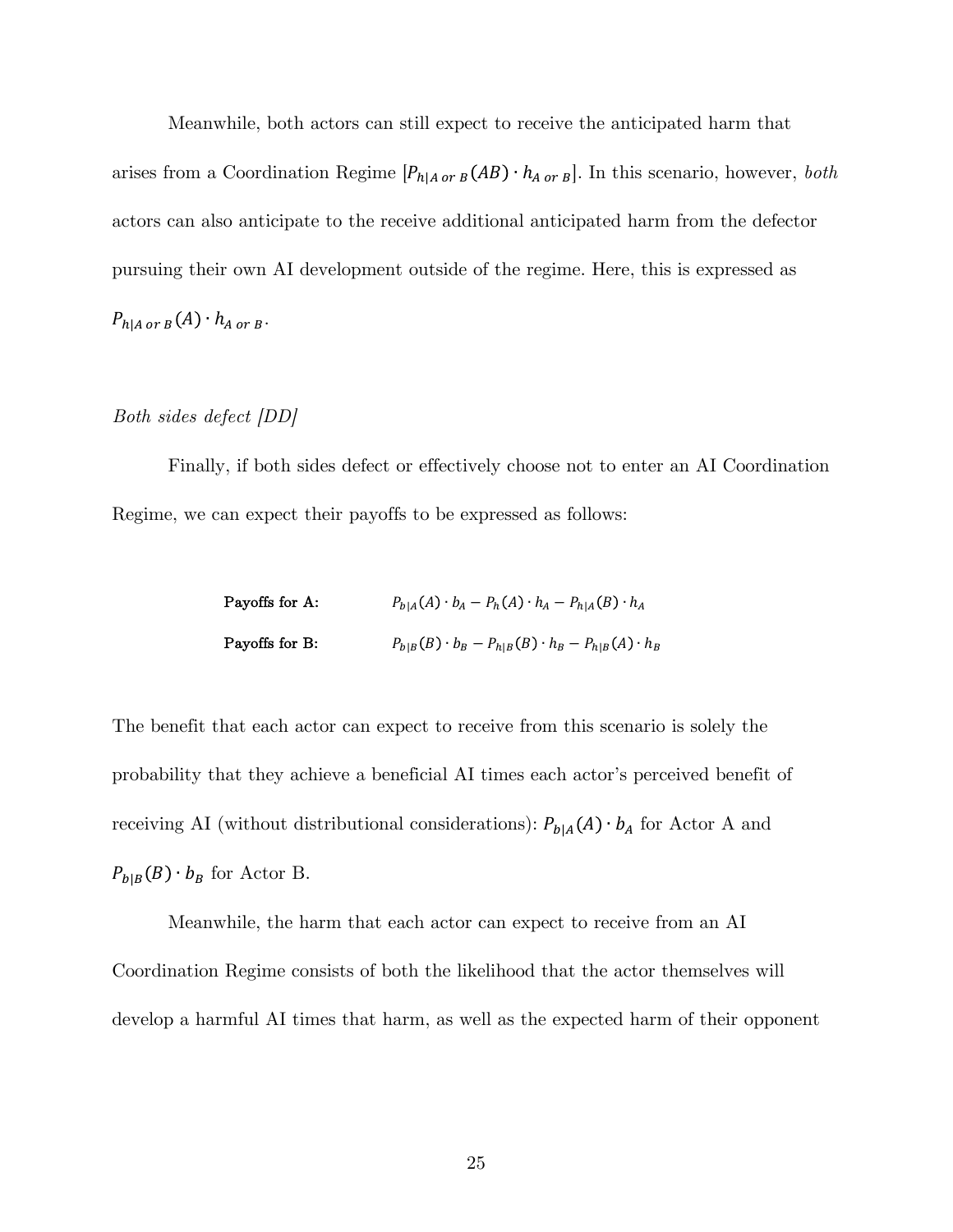developing a harmful AI. Together, this is expressed as  $P_{h|A\; or \; B}(A) \cdot h_{A\; or \; B}$  +  $P_{h|A \text{ or } B}(B) \cdot h_{A \text{ or } B}.$ 

#### *Relative risks of developing a harmful AI*

One last consideration to take into account is the relationship between the probabilities of developing a harmful AI for each of these scenarios. Namely, the probability of developing a harmful AI is greatest in a scenario where both actors defect, while the probability of developing a harmful AI is lowest in a scenario where both actors cooperate. This is expressed in the following way:

$$
P_h(A) \cdot h + P_h(B) \cdot h [D, D] > P_h(A) \cdot h [D, C]^* + P_h(AB) \cdot h > P_h(AB) \cdot h [C, C]
$$

\*where A is the defecting actor

The intuition behind this is laid out in Armstrong et al.'s (2016) "Racing to the precipice: a model of artificial intelligence. $^{25}$  The authors suggest each actor would be incentivized to skimp on safety precautions in order to attain the transformative and powerful benefits of AI before an opponent. By failing to agree to a Coordination Regime at all [D,D], we can expect the chance of developing a harmful AI to be highest as both actors are sparing in applying safety precautions to development.

 $^{\mathrm{25}}$  See also Bostrom (2014) at Chapter 14.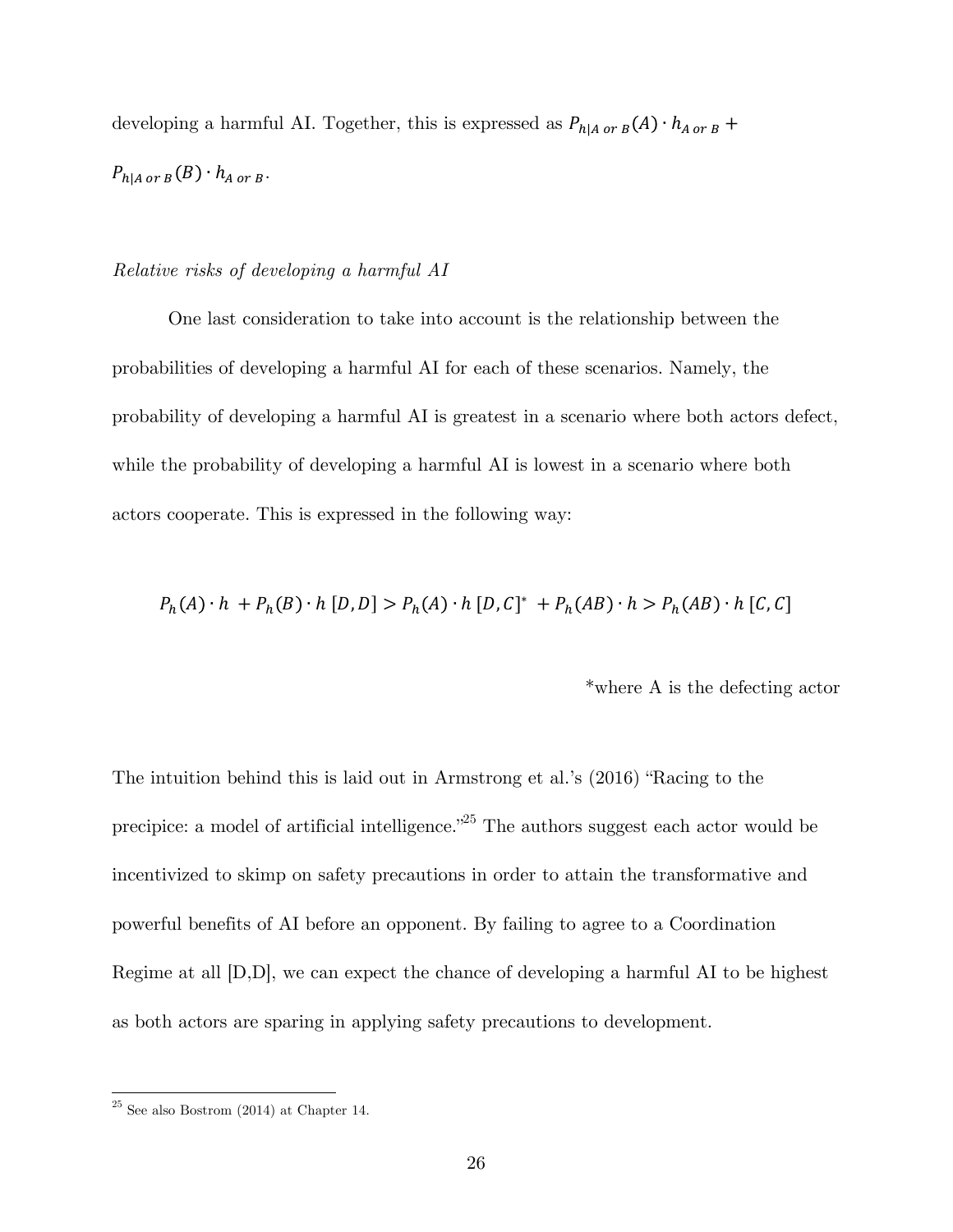Altogether, the considerations discussed are displayed in Table 6 as a payoff matrix. Based on the values that each actor assigns to their payoff variables, we can expect different coordination models (Prisoner's Dilemma, Chicken, Deadlock, or Stag Hunt) to arise. The following subsection further examines these relationships and simulates scenarios in which each coordination model would be most likely.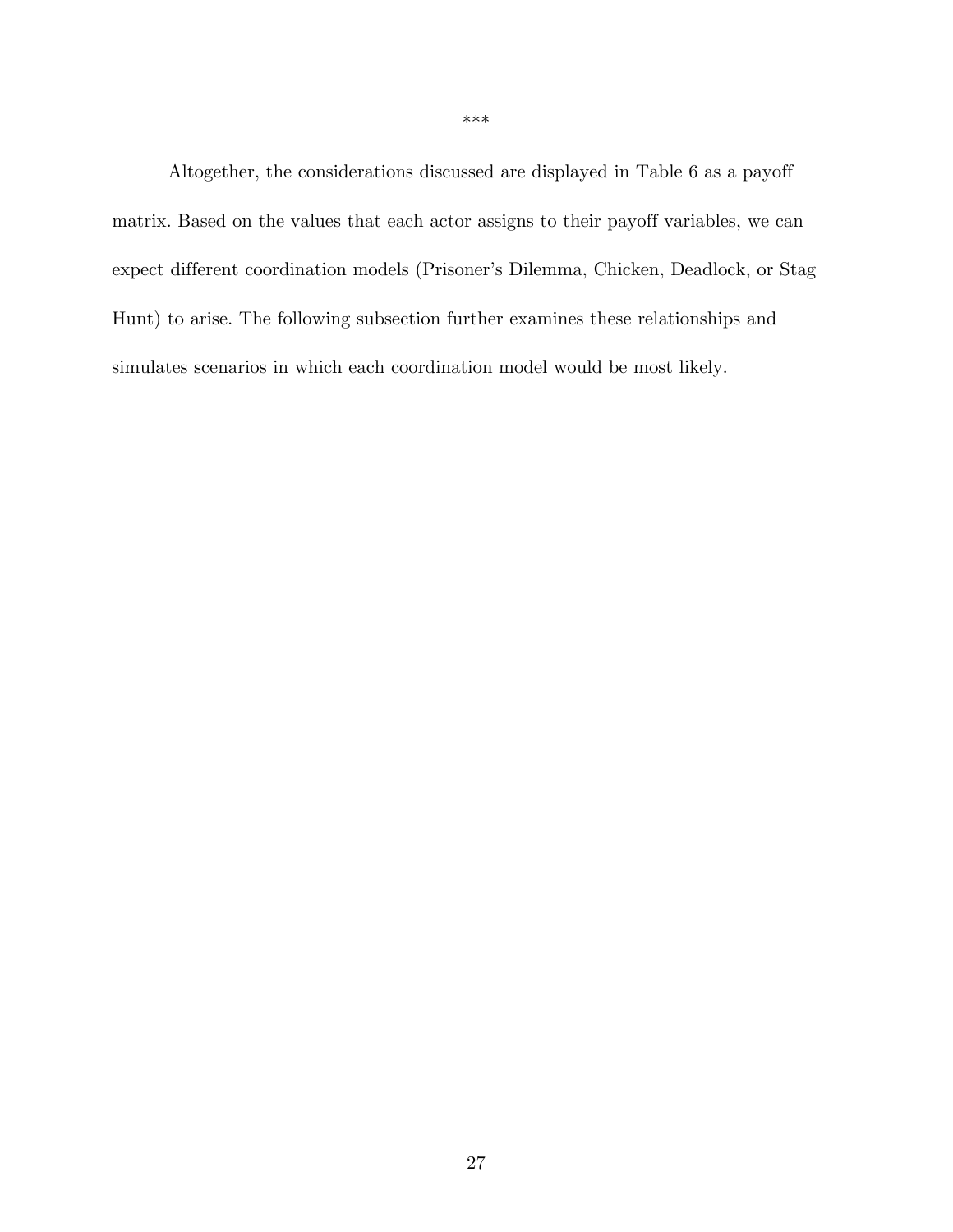Table 6 Payoff Matrix for AI Coordination Scenarios

|                       |           | Actor B                                                                                                                                                                                            |                                                                                                                                                                                                        |
|-----------------------|-----------|----------------------------------------------------------------------------------------------------------------------------------------------------------------------------------------------------|--------------------------------------------------------------------------------------------------------------------------------------------------------------------------------------------------------|
|                       |           | Cooperate                                                                                                                                                                                          | Defect                                                                                                                                                                                                 |
| Actor<br>$\mathbf{A}$ | Cooperate | $P_{b A}(AB) \cdot b_A \cdot d_A - P_{h A}(AB) \cdot h_A$ ,<br>$P_{b B}(AB) \cdot b_B \cdot d_B - P_{h B}(AB) \cdot h_B$                                                                           | $P_{b A}(AB) \cdot b_A \cdot d_A - P_{h A}(AB) \cdot h_A -$<br>$P_h(B) \cdot h_A$ ,<br>$P_{b B}(AB) \cdot b_B \cdot d_B + P_{b B}(B) \cdot b_B$<br>$-P_{h B}(AB) \cdot h_B$<br>$-P_{h B}(B) \cdot h_B$ |
|                       | Defect    | $P_{b A}(AB) \cdot b_A \cdot d_A + P_{b A}(A) \cdot b_A$ –<br>$P_{h A}(AB) \cdot h_A - P_h(A) \cdot h_A$ ,<br>$P_{b B}(AB) \cdot b_B \cdot d_B - P_{h B}(AB) \cdot h_B$<br>$-P_{h B}(A) \cdot h_B$ | $P_{b A}(A) \cdot b_A - P_{h A}(A) \cdot h_A$<br>$P_{h A}(B) \cdot h_A$ , $P_{b B}(B) \cdot b_B$ –<br>$P_{h B}(B) \cdot h_B - P_{h B}(A) \cdot h_B$                                                    |

Where  $P_h(A) \cdot h\left[D,D\right] > P_h(A) \cdot h\left[D,C\right] > P_h(AB) \cdot h\left[C,C\right]$ 

#### 3.4 Simulating the theory

Using the payoff matrix in Table 6, we can simulate scenarios for AI coordination by assigning numerical values to the payoff variables.<sup>26</sup> The remainder of this subsection looks at numerical simulations that result in each of the four models, and discusses potential real-world hypotheticals these simulations might reflect.

<sup>&</sup>lt;sup>26</sup> A link to download the theory simulator (.xlsx file) can be found here: https://goo.gl/nMSife The link is also included in the Supplementary Materials section of this paper with additional information.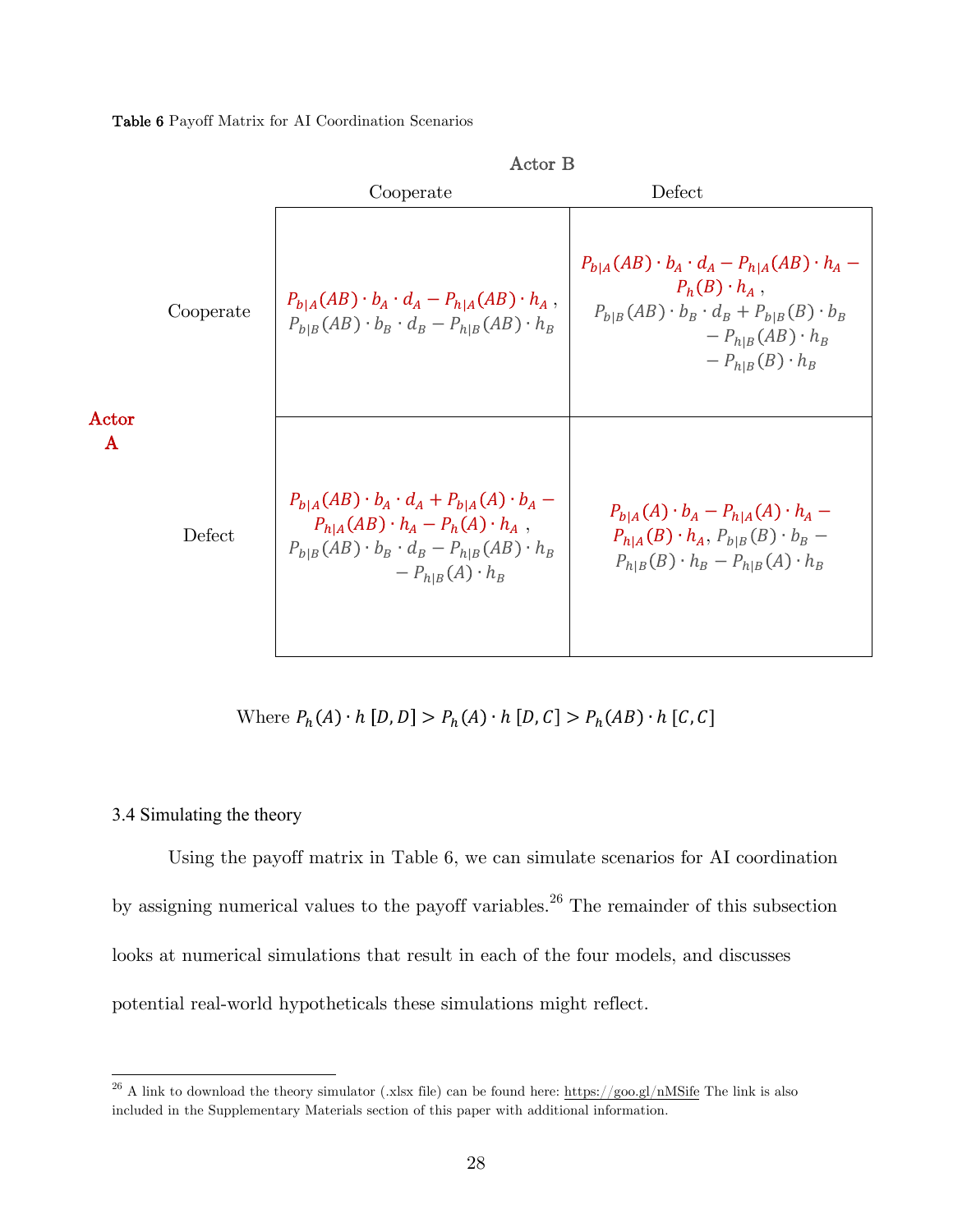#### *Example payoff structure resulting in Prisoner's Dilemma*

One example payoff structure that results in a Prisoner's Dilemma is outlined in Table 7. Here, both actors demonstrate varying uncertainty about whether they will develop a beneficial or harmful AI alone, but they both equally perceive the potential benefits of AI to be greater than the potential harms. Moreover, each actor is more confident in their own capability to develop a beneficial AI than their opponent's. The corresponding payoff matrix is displayed as Table 8.

Table 7. Payoff variables for simulated Prisoner's Dilemma

|                              | $P_{b/A}(A)$ | $P_{b/B}(A)$ $P_{b/A}(B)$ |     | $P_{b/B}(B)$ | $P_{b/A}(AB)$ $P_{b/B}(AB)$                                                     |     | $d_A$   | $d_B$ | $b_A$ | $b_R$ |
|------------------------------|--------------|---------------------------|-----|--------------|---------------------------------------------------------------------------------|-----|---------|-------|-------|-------|
| Perceived<br><b>Benefits</b> | 0.6          | 0.4                       | 0.5 | 0.7          | 0.8                                                                             | 0.8 | $0.5\,$ | 0.5   | 10    | 10    |
|                              |              |                           |     |              | $P_{h/A}(A)$ $P_{h/B}(A)$ $P_{h/A}(B)$ $P_{h/B}(B)$ $P_{h/A}(AB)$ $P_{h/B}(AB)$ |     | $h_A$   | $h_B$ |       |       |
| Perceived<br>Harms           | 0.4          | 0.6                       | 0.5 | 0.3          | 0.3                                                                             | 0.2 | $5 -$   |       |       |       |

Table 8. Payoff matrix for simulated Prisoner's Dilemma. Here, values are measured in utility.

|         |           | Actor B   |           |
|---------|-----------|-----------|-----------|
|         |           | Cooperate | Defect    |
| Actor A | Cooperate | 3.2, 3.2  | $1.2$ , 9 |
|         | Defect.   | 7.6, 0.8  | 2.4.2.6   |

#### *Example payoff structure resulting in Deadlock*

One example payoff structure that results in a Deadlock is outlined in Table 9.

Here, both actors demonstrate a high degree of optimism in both their and their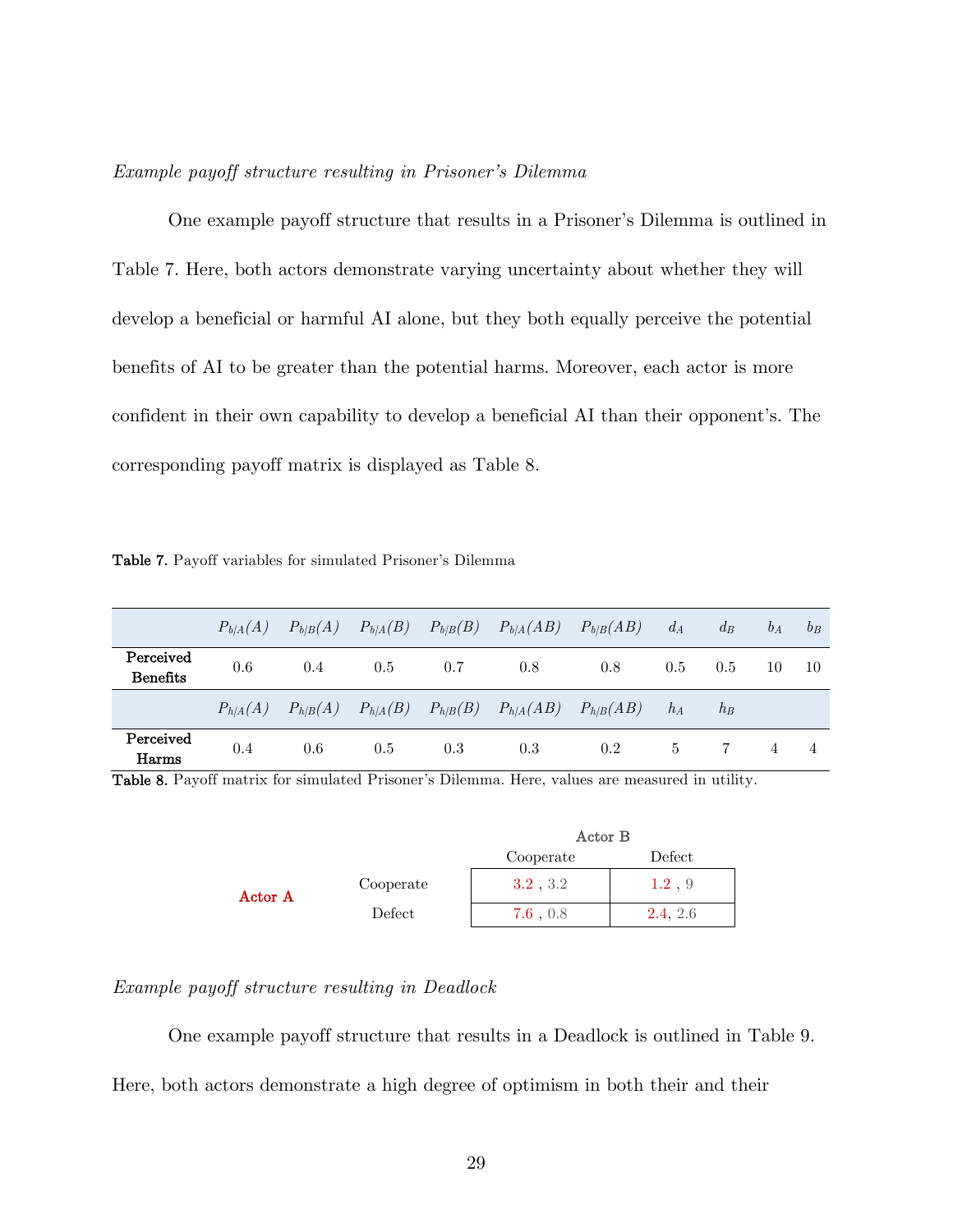opponent's ability to develop a beneficial AI, while this likelihood would only be slightly greater under a cooperation regime. Additionally, both actors perceive the potential returns to developing AI to be greater than the potential harms. The corresponding payoff matrix is displayed as Table 10.

Table 9. Payoff variables for simulated Deadlock

|                              |     |     |     |     |                                                                                 | $P_{b/A}(A)$ $P_{b/B}(A)$ $P_{b/A}(B)$ $P_{b/B}(B)$ $P_{b/A}(AB)$ $P_{b/B}(AB)$ | $d_A$ | $d_B$ | $b_A$ | $b_R$ |
|------------------------------|-----|-----|-----|-----|---------------------------------------------------------------------------------|---------------------------------------------------------------------------------|-------|-------|-------|-------|
| Perceived<br><b>Benefits</b> | 0.7 | 0.7 | 0.7 | 0.7 | 0.75                                                                            | 0.75                                                                            | 0.5   | 0.5   | 13    | -13   |
|                              |     |     |     |     | $P_{h/A}(A)$ $P_{h/B}(A)$ $P_{h/A}(B)$ $P_{h/B}(B)$ $P_{h/A}(AB)$ $P_{h/B}(AB)$ |                                                                                 | $h_A$ | $h_B$ |       |       |
| Perceived<br>Harms           | 0.3 | 0.3 | 0.3 | 0.3 | 0.25                                                                            | 0.25                                                                            |       |       |       |       |

Table 10. Payoff matrix for simulated Deadlock

|         |           |                     | Actor B            |  |  |
|---------|-----------|---------------------|--------------------|--|--|
|         |           | Defect<br>Cooperate |                    |  |  |
| Actor A | Cooperate | $3.125$ , $1.25$    | $1.025$ , $10.125$ |  |  |
|         | Defect    | $10.125$ , $1.025$  | 4.9.4.9            |  |  |

*Example payoff structure resulting in Chicken game*

One example payoff structure that results in a Chicken game is outlined in Table 11. Here, both actors demonstrate high uncertainty about whether they will develop a beneficial or harmful AI alone (both Actors see the likelihood as a 50/50 split), but they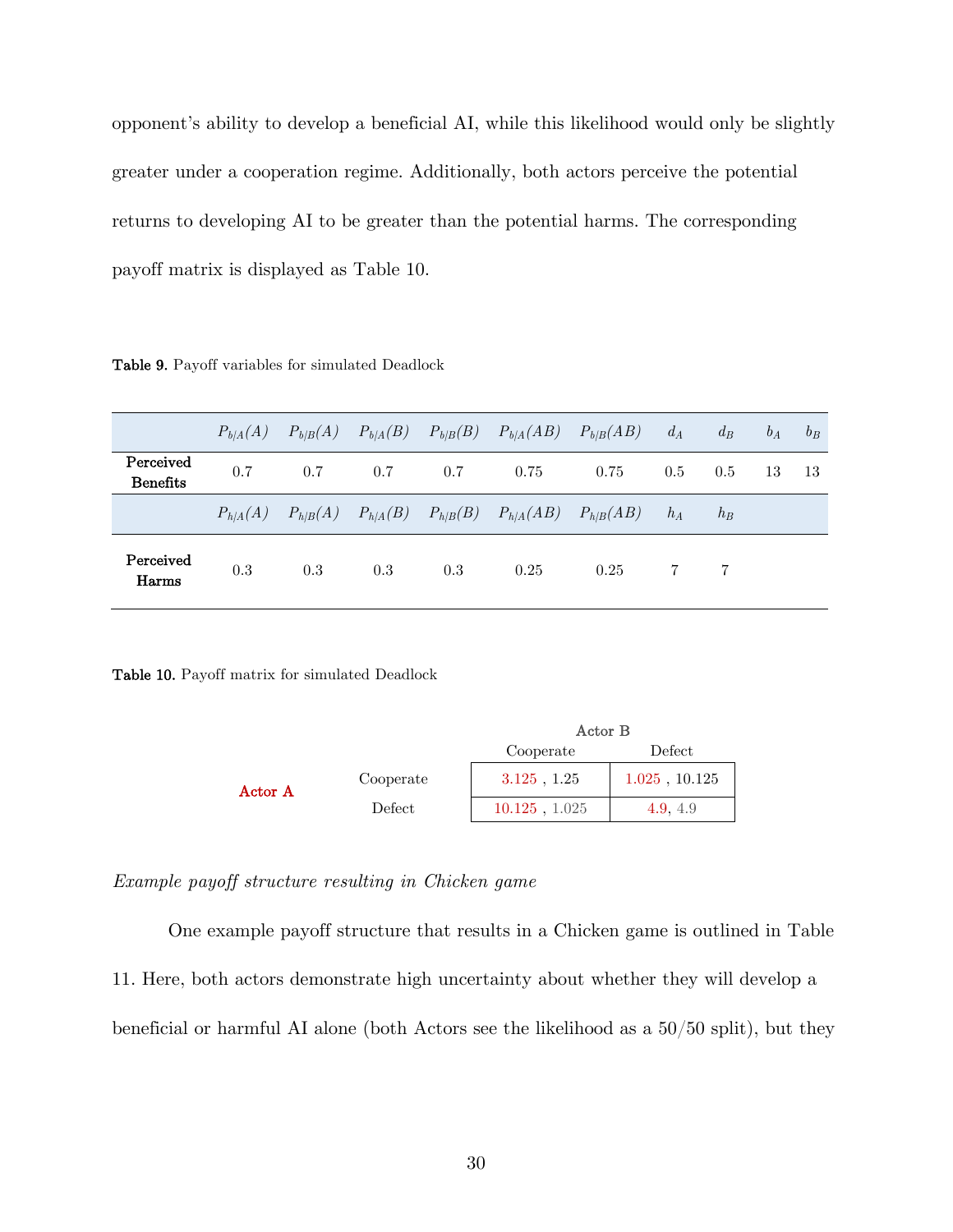perceive the potential benefits of AI to be slightly greater than the potential harms. The payoff matrix is displayed as Table 12.

|                              |     |     |     |     | $P_{b/A}(A)$ $P_{b/B}(A)$ $P_{b/A}(B)$ $P_{b/B}(B)$ $P_{b/A}(AB)$ $P_{b/B}(AB)$ |     | $d_A$ | $d_B$ | $b_A$ | $b_R$ |
|------------------------------|-----|-----|-----|-----|---------------------------------------------------------------------------------|-----|-------|-------|-------|-------|
| Perceived<br><b>Benefits</b> | 0.5 | 0.5 | 0.5 | 0.5 | 0.9                                                                             | 0.9 | 0.5   | 0.5   | 10    | -10   |
|                              |     |     |     |     | $P_{h/A}(A)$ $P_{h/B}(A)$ $P_{h/A}(B)$ $P_{h/B}(B)$ $P_{h/A}(AB)$ $P_{h/B}(AB)$ |     | $h_A$ | $h_B$ |       |       |
| Perceived<br>Harms           | 0.5 | 0.5 | 0.5 | 0.5 | 0.1                                                                             | 0.1 |       | 9     |       |       |

Table 11. Payoff variables for simulated Chicken game

Table 4. Payoff matrix for simulated Chicken game. Here, values are measured in utility.

|         |           | Actor B     |              |  |
|---------|-----------|-------------|--------------|--|
|         |           | Cooperate   | Defect       |  |
| Actor A | Cooperate | 3.6, 3.6    | $-0.9$ , 4.1 |  |
|         | Defect    | $4.1, -0.9$ |              |  |

#### *Example structure resulting in Stag Hunt*

Finally, Table 13 outlines an example payoff structure that results in a Stag Hunt. Both actors are more optimistic in Actor B's chances of developing a beneficial AI, but also agree that entering an AI Coordination Regime would result in the highest chances of a beneficial AI. Moreover, the AI Coordination Regime is arranged such that Actor B is more likely to gain a higher distribution of AI's benefits. Both actors see the potential harms from developing AI to be significant greater than the potential benefits,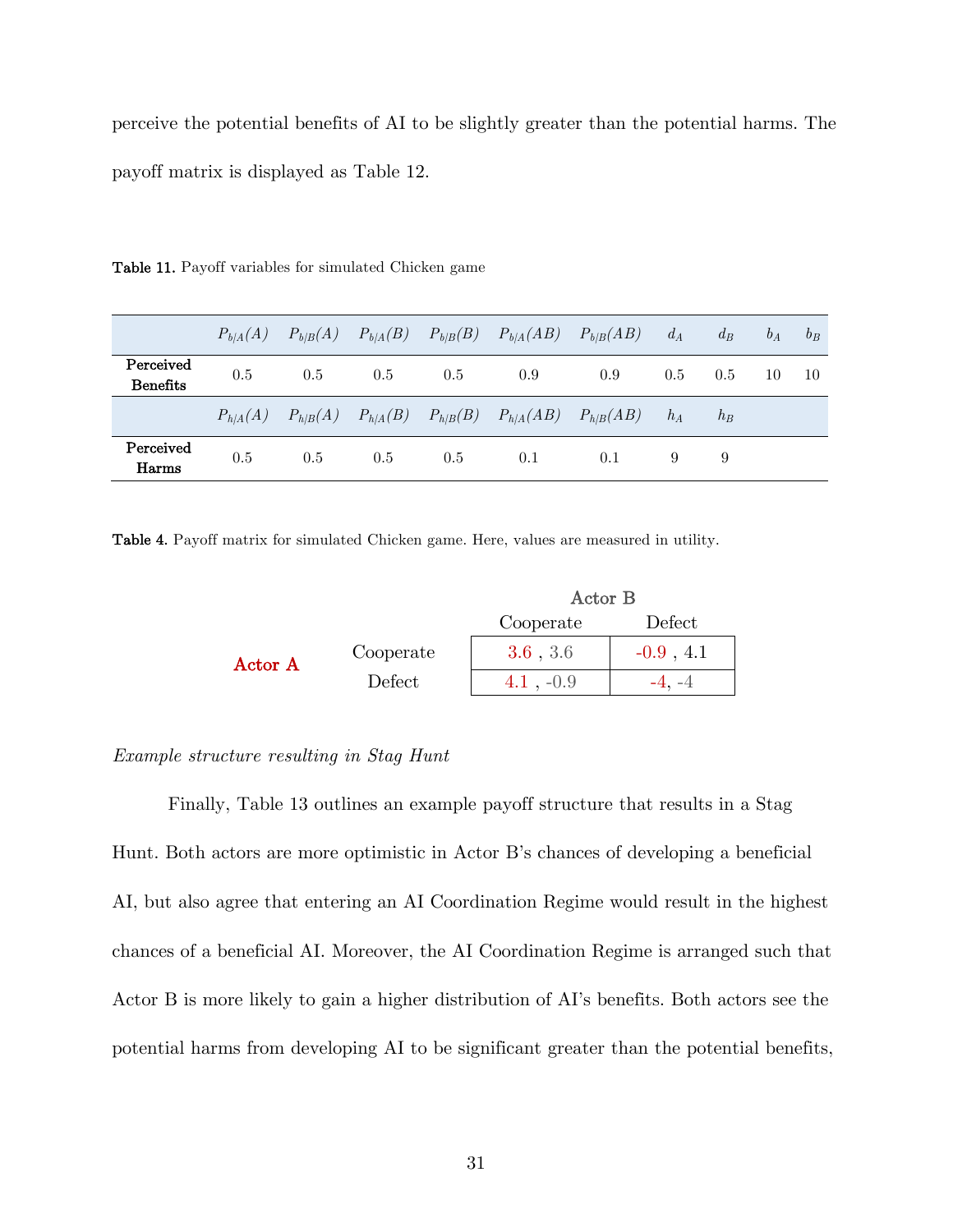but expect that cooperating to develop AI could still result in a positive benefit for both parties. The corresponding payoff matrix is displayed as Table 14.

|                              |     |     |     |      | $P_{b/A}(A)$ $P_{b/B}(A)$ $P_{b/A}(B)$ $P_{b/B}(B)$ $P_{b/A}(AB)$ $P_{b/B}(AB)$ |     | $d_A$ | $d_B$ | $b_A$ | $b_R$ |
|------------------------------|-----|-----|-----|------|---------------------------------------------------------------------------------|-----|-------|-------|-------|-------|
| Perceived<br><b>Benefits</b> | 0.5 | 0.4 | 0.7 | -0.7 | 0.9                                                                             | 0.9 | 0.3   | 0.7   |       |       |
|                              |     |     |     |      | $P_{h/A}(A)$ $P_{h/B}(A)$ $P_{h/A}(B)$ $P_{h/B}(B)$ $P_{h/A}(AB)$ $P_{h/B}(AB)$ |     | $h_A$ | $h_B$ |       |       |
| Perceived<br>Harms           | 0.5 | 0.6 | 0.3 | 0.3  | 0.1                                                                             | 0.1 |       | 17    |       |       |

Table 13. Payoff variables for simulated Stag Hunt

Table 14. Payoff matrix for simulated Stag Hunt

|         |           | Actor B             |                   |  |
|---------|-----------|---------------------|-------------------|--|
|         |           | Defect<br>Cooperate |                   |  |
| Actor A | Cooperate | $0.19$ , 2.71       | $-4.91, 2.51$     |  |
|         | Defect    | $-4.81$ , $-7.49$   | $-10.1$ , $-10.4$ |  |

## 4. Policy Implications and Discussion

I discuss in this final section the relevant policy and strategic implications this theory has on achieving international AI coordination, and assess the strengths and limitations of the theory outlined above in practice. To reiterate, the primary function of this theory is to lay out a structure for identifying what game models best represent the AI Coordination Problem, and as a result, what strategies should be applied to encourage coordination and stability.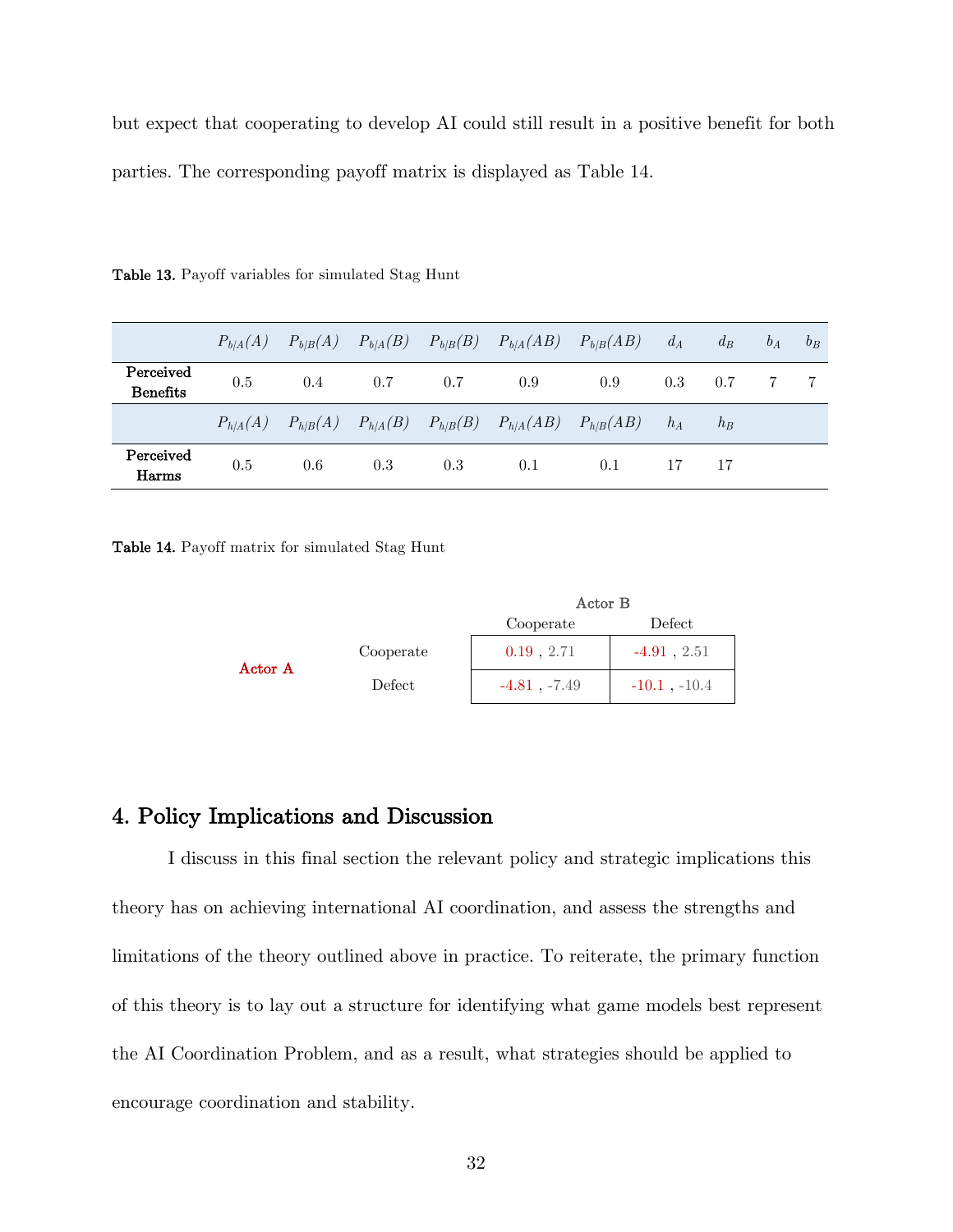Downs et al. (1985) look at three different types of strategies governments can take to reduce the level of arms competition with a rival: (1) a *unilateral* strategy where an actor's individual actions impact race dynamics (for example, by focusing on shifting to defensive weapons<sup>27</sup>), (2) a *tacit bargaining* strategy that ties defensive expenditures to those of a rival, and (3) a *negotiation* strategy composed of formal arms talks. In their paper, the authors suggest "Both the 'game' that underlies an arms race and the conditions under which it is conducted can dramatically affect the success of any strategy designed to end it" (143-144). Moreover, they also argue that pursuing all strategies at once would also be suboptimal (or even impossible due to mutual exclusivity), making it even more important to know what sort of game you're playing before pursuing a strategy (145-146). Using their intuition, the remainder of this paper looks at strategy and policy considerations relevant to some game models in the context of the AI Coordination Problem. These strategies are not meant to be exhaustive by any means, but hopefully show how the outlined theory might provide practical use and motivate further research and analysis. Finally, the paper will consider some of the practical limitations of the theory.

 $27$  This is additionally explored in Jervis (1978).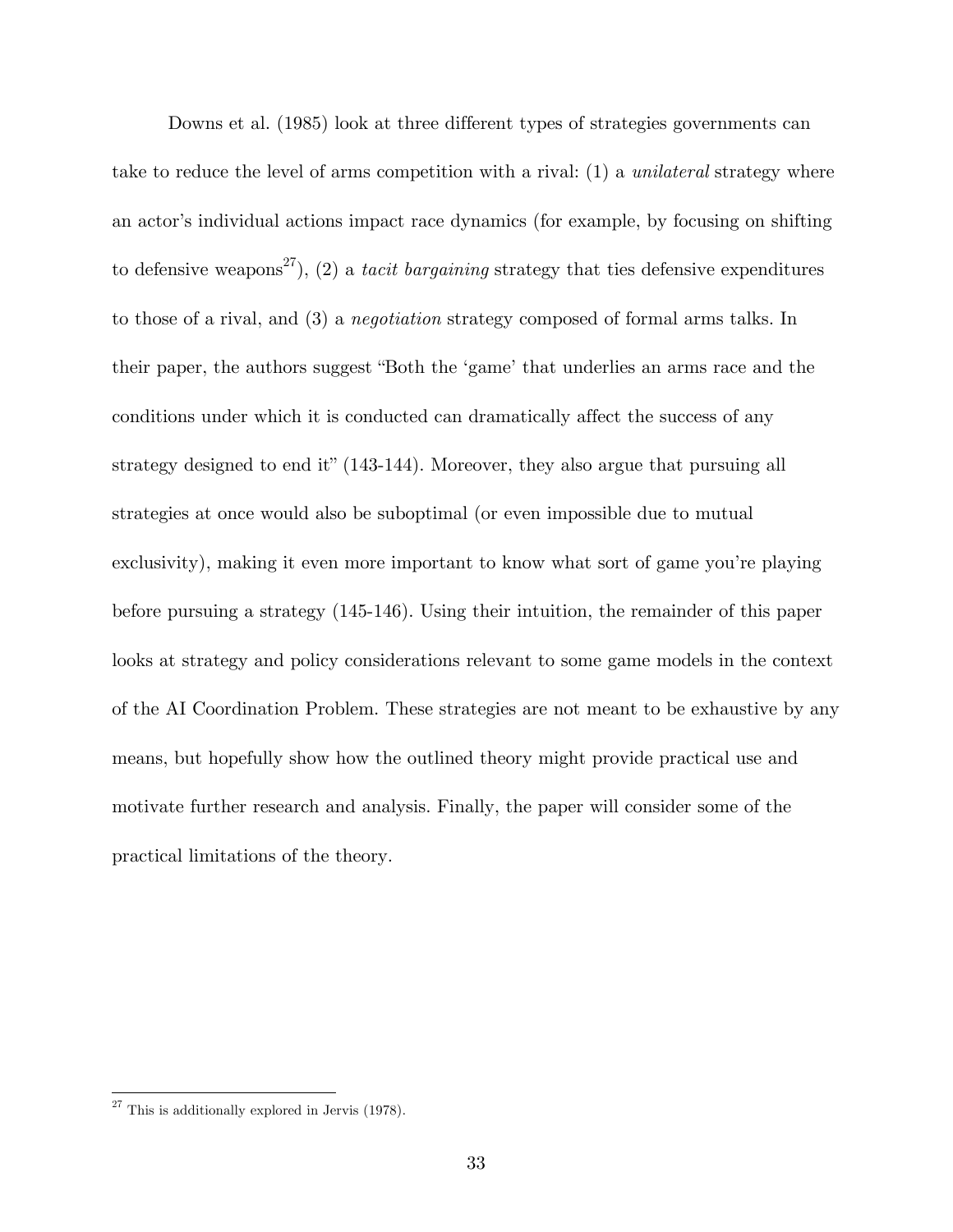#### *Strategic considerations in Prisoner's Dilemma*

Continuous coordination through negotiation in a Prisoner's Dilemma is somewhat promising, although a cooperating actor runs the risk of a rival defecting if there is not an effective way to ensure and enforce cooperation in an AI Cooperation Regime. Therefore, if it is likely that both actors perceive to be in a state of Prisoner's Dilemma when deciding whether to agree on AI, strategic resources should be especially allocated to addressing this vulnerability. Furthermore, a *unilateral* strategy could be employed under a Prisoner's Dilemma in order to effect cooperation. This could be achieved through signaling lack of effort to increase an actor's military capacity (perhaps by domestic bans on AI weapon development, for example). As a result, this could reduce a rival actor's perceived relative benefits gained from developing AI.

#### *Strategic considerations in Stag Hunt*

As stated before, achieving a scenario where both actors perceive to be in a Stag Hunt is the most desirable situation from the perspective of maximizing safety from an AI catastrophe, since both actors are primed to cooperate and will maximize their benefits from doing so. In the event that both actors are in a Stag Hunt, all efforts should be made to pursue negotiations and persuade rivals of peaceful intent before the window of opportunity closes. This can be facilitated, for example, through a state leader publicly and dramatically expressing understanding of danger and willingness to negotiate with other states to achieve this.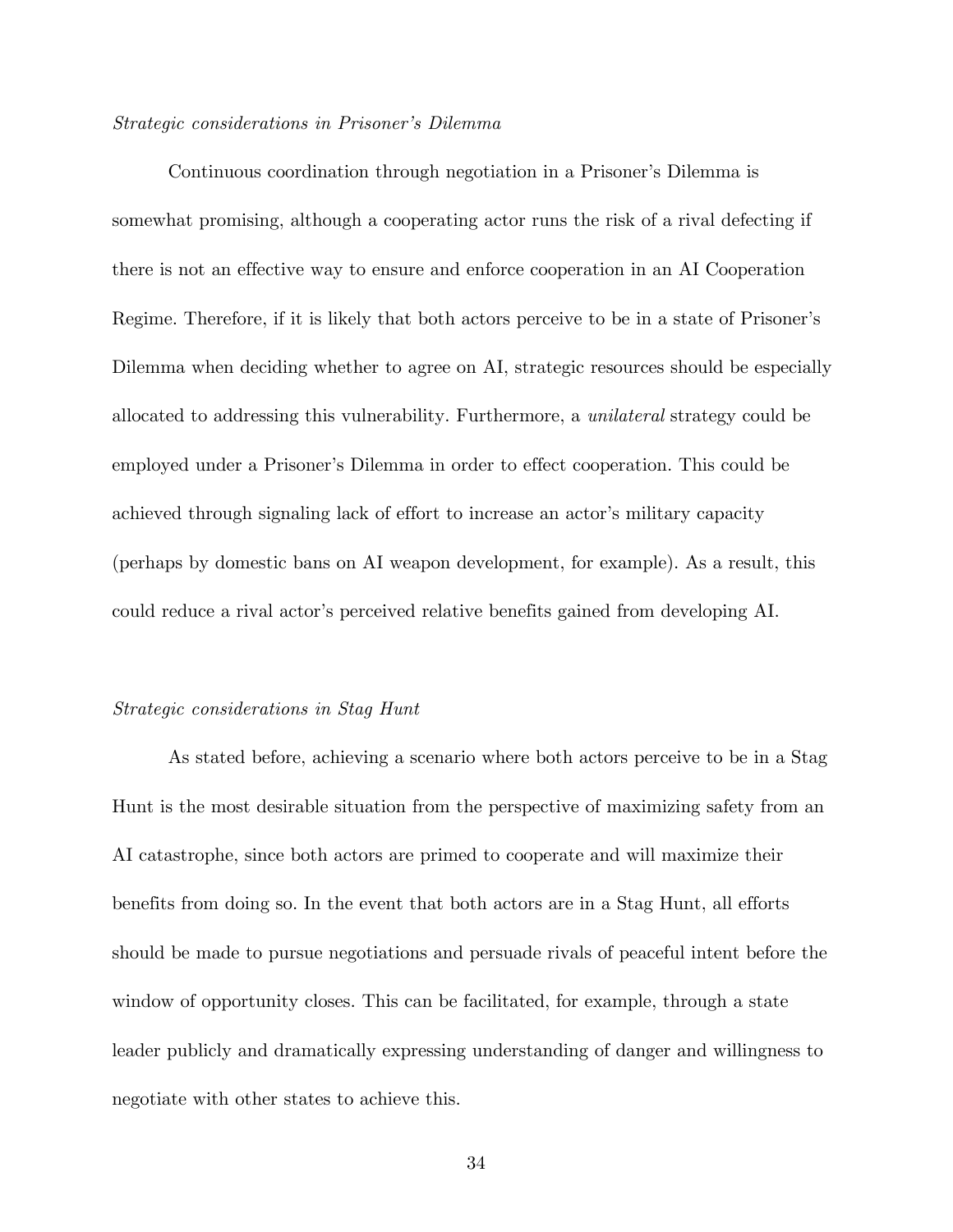#### *Strategies to shift game scenarios*

One final strategy that a safety-maximizing actor can employ in order to maximize chances for cooperation is to change the type of game that exists by using strategies or policies to affect the payoff variables in play. For example, Stag Hunts are likely to occur when the perceived harm of developing a harmful AI is significantly greater than the perceived benefit that comes from a beneficial AI. A relevant strategy to this insight would be to focus strategic resources on shifting public or elite opinion to recognize the catastrophic risks of AI.

Similar strategic analyses can be done on variables and variable relationships outlined in this model. For example, can the structure of distribution impact an actor's perception of the game as cooperation or defection dominated (if so, should we focus strategic resources on developing accountability strategies that can effectively enforce distribution)? Does a more optimistic/pessimistic perception of an actor's own or opponent's capabilities affect which game model they adopt? Especially as prospects of coordinating are continuous, this can be a promising strategy to pursue with the support of further landscape research to more accurately assess payoff variables and what might cause them to change.

#### *Limitations*

One significant limitation of this theory is that it assumes that the AI Coordination Problem will involve two key actors. Although Section 2 describes to some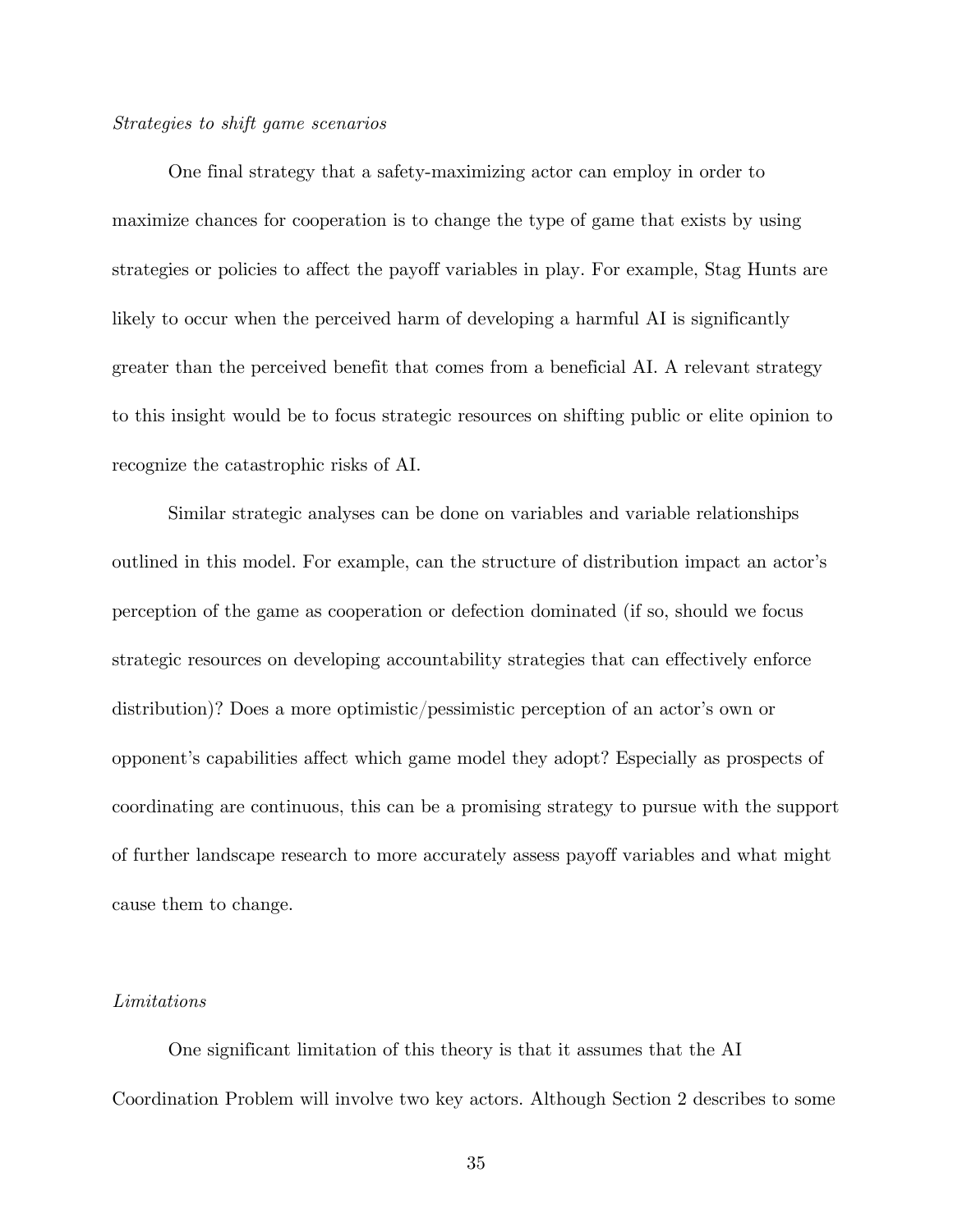capacity that this might be a likely event with the U.S. and China, it is still conceivable that an additional international actor can move into the fray and complicate coordination efforts.

Moreover, the usefulness of this model requires accurately gauging or forecasting variables that are hard to work with. For example, it is unlikely that even the actor themselves will be able to effectively quantify their perception of capacity, riskiness, magnitude of risk, or magnitude of benefits. Still, predicting these values and forecasting probabilities based on information we do have is valuable and should not be ignored solely because it is not perfect information.

Finally, there are a plethora of other assuredly relevant factors that this theory does not account for or fully consider such as multiple iterations of game playing, degrees of perfect information, or how other diplomacy-affecting spheres (economic policy, ideology, political institutional setup, etc.) might complicate coordination efforts. Despite the large number of variables addressed in this paper, this is at its core a simple theory with the aims of motivating additional analysis and research to branch off. While there is certainly theoretical value in creating a single model that can account for all factors and answer all questions inherent to the AI Coordination Problem, this is likely not tractable or useful to attempt (at least with human hands and minds alone).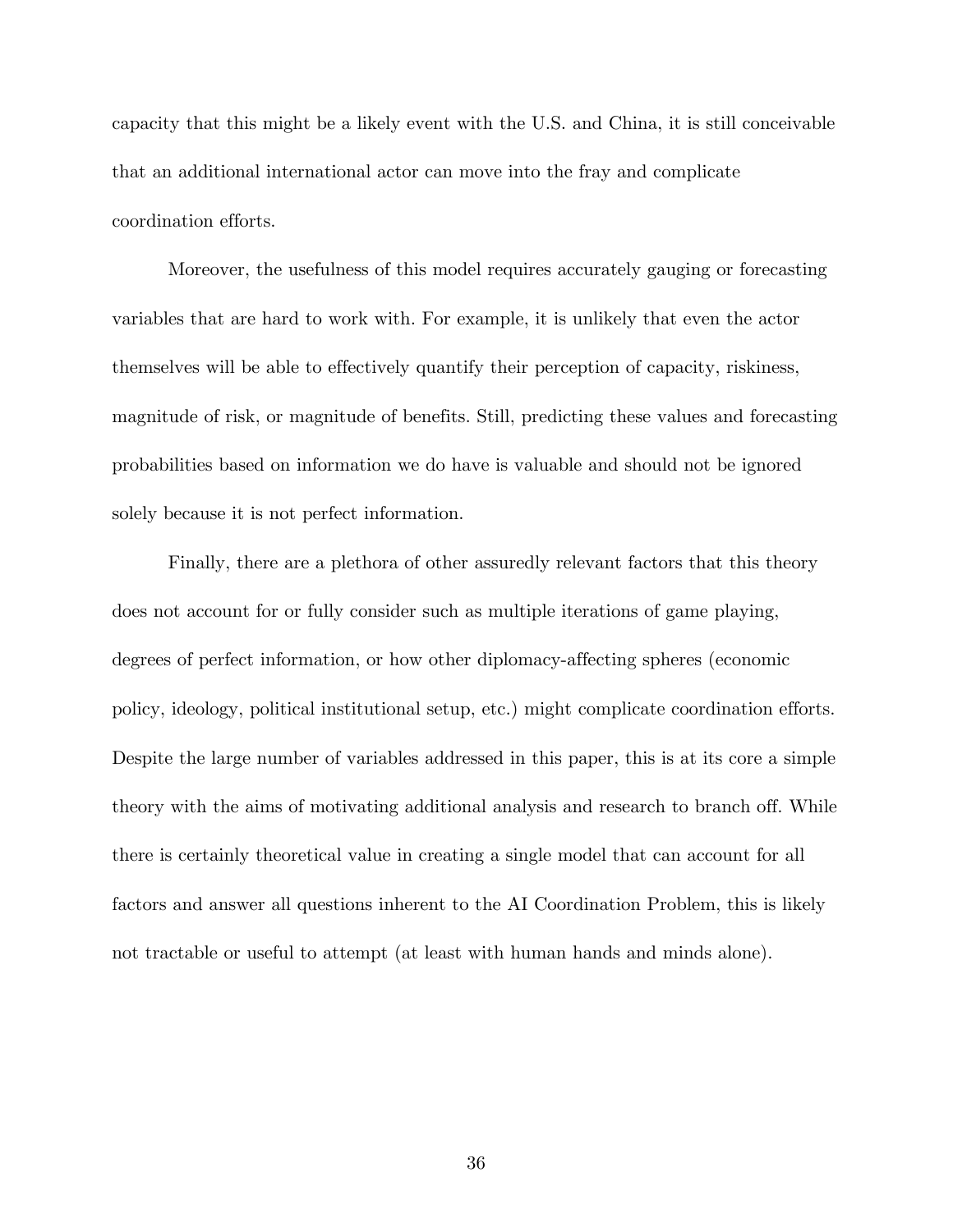# Appendix A: Theory Variables

| Independent Variables |  |
|-----------------------|--|
|-----------------------|--|

| $P_{b/A}(A)$  |                                                                   |
|---------------|-------------------------------------------------------------------|
|               | Probability Actor A believes it will develop a beneficial AI      |
| $P_{b/B}(A)$  | Probability Actor B believes Actor A will develop a beneficial AI |
| $P_{b/A}(B)$  | Probability Actor A believes Actor B will develop a beneficial AI |
| Pb/B(B)       | Probability Actor B believes it will develop a beneficial AI      |
| $P_{b/A}(AB)$ | Probability Actor A believes AI Coordination Regime will develop  |
|               | a beneficial AI                                                   |
| $P_{b/B}(AB)$ | Probability Actor B believes AI Coordination Regime will develop  |
|               | a beneficial AI                                                   |
| $d_A$         | Percent of benefits Actor A can expect to receive from an AI      |
|               | Coordination Regime                                               |
| $d_B$         | Percent of benefits Actor B can expect to receive from an AI      |
|               | Coordination Regime                                               |
| $b_A$         | Actor A's perceived utility from developing beneficial AI         |
| $b_B$         | Actor B's perceived utility from developing beneficial AI         |
| $P_{h/A}(A)$  | Probability Actor A believes it will develop a harmful AI         |
| $P_{h/B}(A)$  | Probability Actor B believes Actor A will develop a harmful AI    |
| $P_{h/A}(B)$  | Probability Actor A believes Actor B will develop a harmful AI    |
| $P_{h/B}(B)$  | Probability Actor B believes it will develop a harmful AI         |
| $P_{h/A}(AB)$ | Probability Actor A believes AI Coordination Regime will develop  |
|               | a harmful AI                                                      |
| $P_{h/B}(AB)$ | Probability Actor B believes AI Coordination Regime will develop  |
|               | a harmful AI                                                      |
| $h_A$         | Actor A's perceived harm from developing a harmful AI             |
| $h_B$         | Actor B's perceived harm from developing a harmful AI             |

*Dependent Variable*

Type of game model and prospect of coordination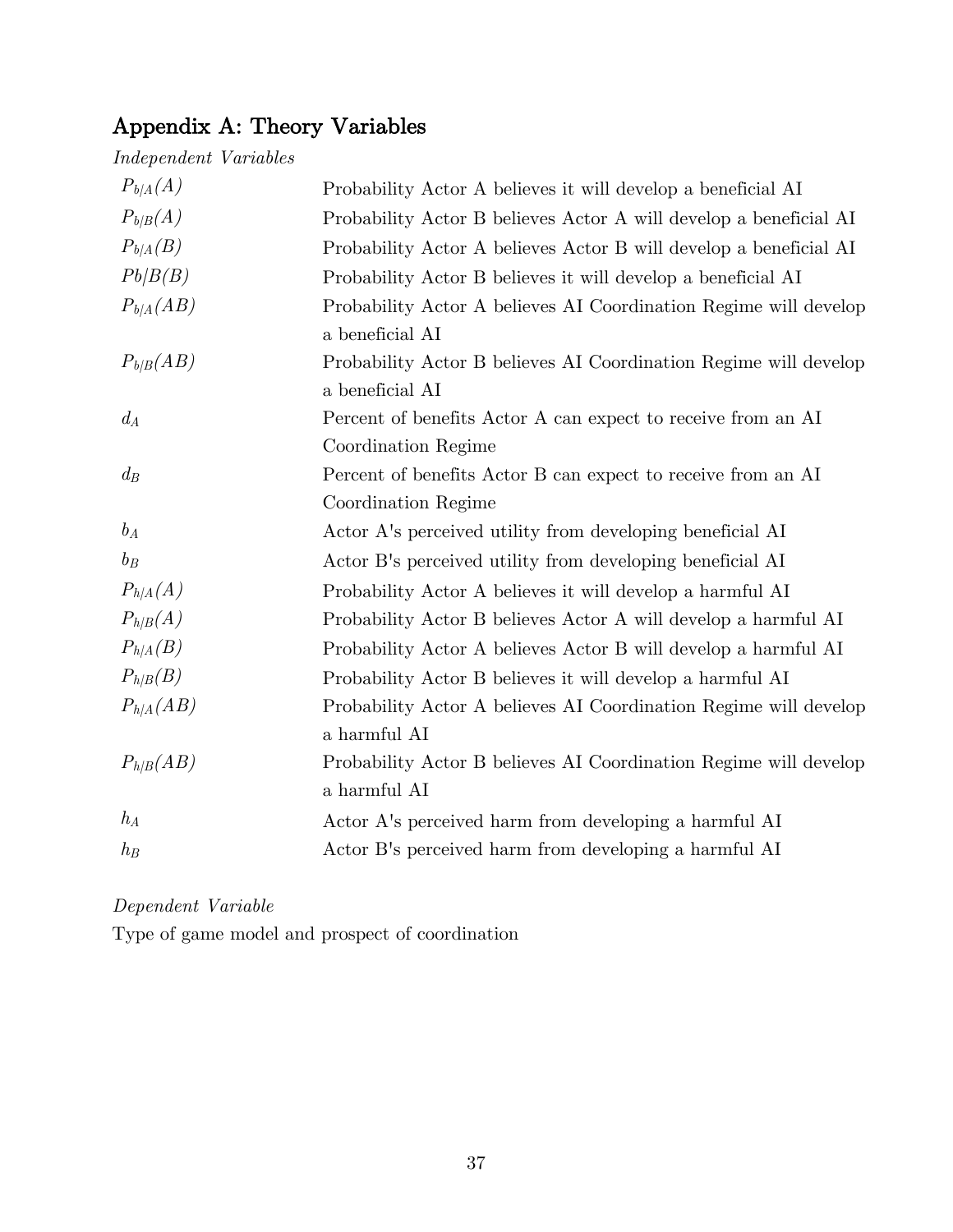## Appendix B: Theory Simulator

A theory simulator can be found and downloaded at: https://goo.gl/nMSife The simulator is an .xlsx file that allows the user to input values for payoff variables and see resulting payoff matrix and game types.

## Bibliography

- Allen, G. and Chan, T. 2017. "Artificial Intelligence and National Security." Report for Harvard Kennedy School: Belfer Center for Science and International Affairs.
- Armstrong, S., Bostrom, N., & Shulman, C. 2016. "Racing to the precipice: a model of artificial intelligence development." *AI and Society*, *31*(2), 201–206.
- Bostrom, N. 2006. "How long before suerintelligence?" *Linguistic and Philosophical Investigations,* 2006, Vol. 5, No. 1, pp. 11-30.
- Bostrom, N. 2014. *Superintelligence: paths, dangers, strategies.* Oxford, United Kingdom: Oxford University Press.
- Dafoe, A. 2016. "Cooperation, Legitimacy, and Governance in AI Development." Working Paper.
- Downs, G. W., Rocke, D. M., & Siverson, R. M. 1985. "Arms Races and Cooperation." *World Politics*, *38*(1), 118–146.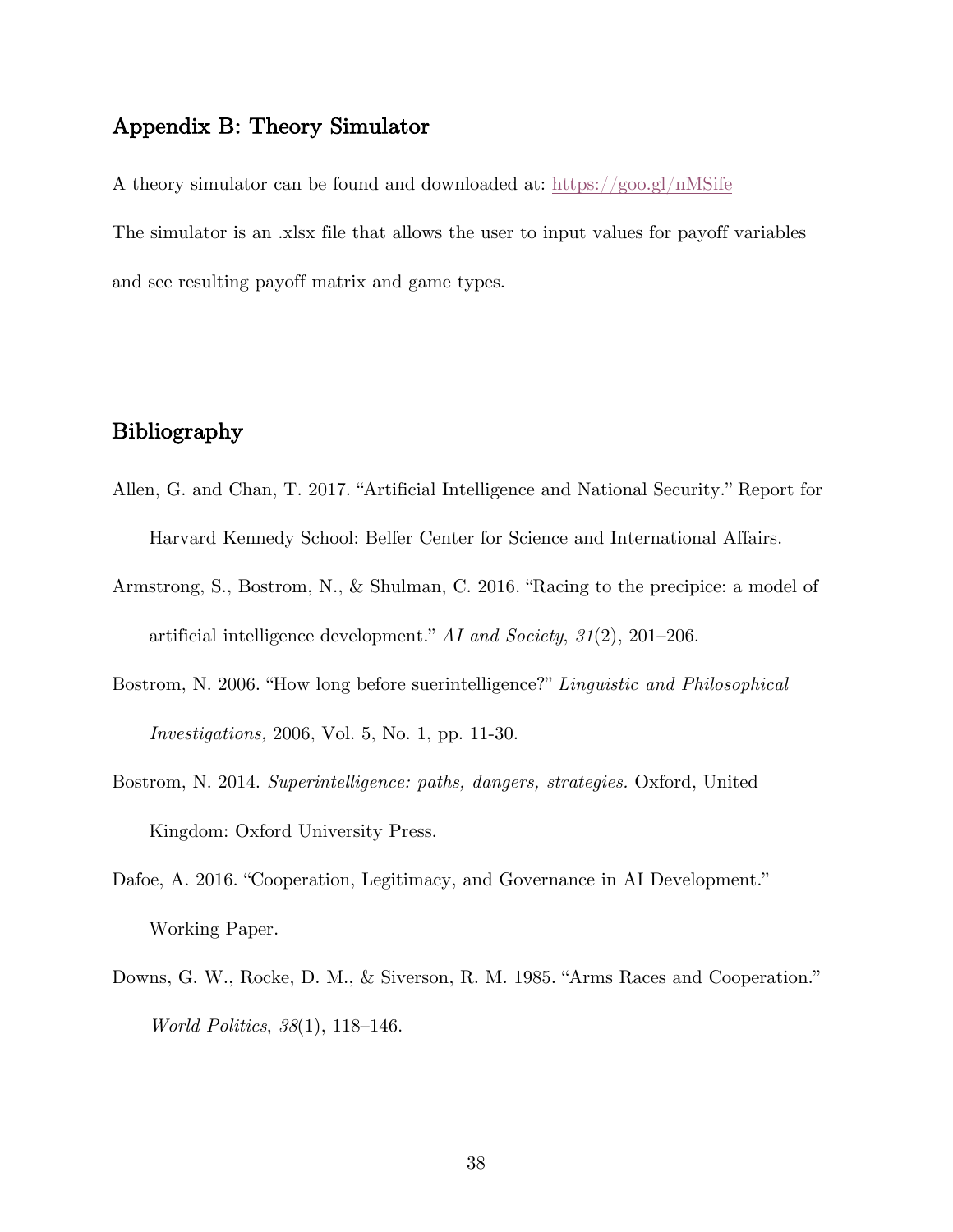Executive Office of the President. 2016. "Artificial Intelligence, Automation, and the Economy." Accessed at:

https://obamawhitehouse.archives.gov/sites/whitehouse.gov/files/documents/Artifi cial-Intelligence-Automation-Economy.PDF

Executive Office of the President and National Science and Technology Council

Committee on Technology. 2016. "Preparing for the Future of Artificial Intelligence." Accessed at:

https://obamawhitehouse.archives.gov/sites/default/files/whitehouse\_files/microsit  $es/ostp/NSTC/preparing$  for the future of ai.pdf

- Garcia, D. and Herz, M. 2016. "Preventive Action in World Politics." *Global Policy*, *7*(3), 370–379.
- Geist, E. M. 2016. "It's already too late to stop the AI arms race We must manage it instead." *Bulletin of the Atomic Scientists*, *72*(5), 318–321.
- Glaser, C. 1994. "Realists as Optimists: Cooperation as Self-Help." *International Security* 19, no. 3, 50-90.
- Grace, K., Salvatier, J., Dafoe, A., Zhang, B., & Evans, O. (2017). When Will AI Exceed Human Performance? Evidence from AI Experts, 1–21. Retrieved from http://arxiv.org/abs/1705.08807
- Gray, C. S. 1971. "The Arms Race Phenomenon." *World Politics, 24*(1), 39-79.
- Gray, C. S. 1992. *House of Cards: Why Arms Control Must Fail*. Ithaca u.a.: Cornell Univ. Press.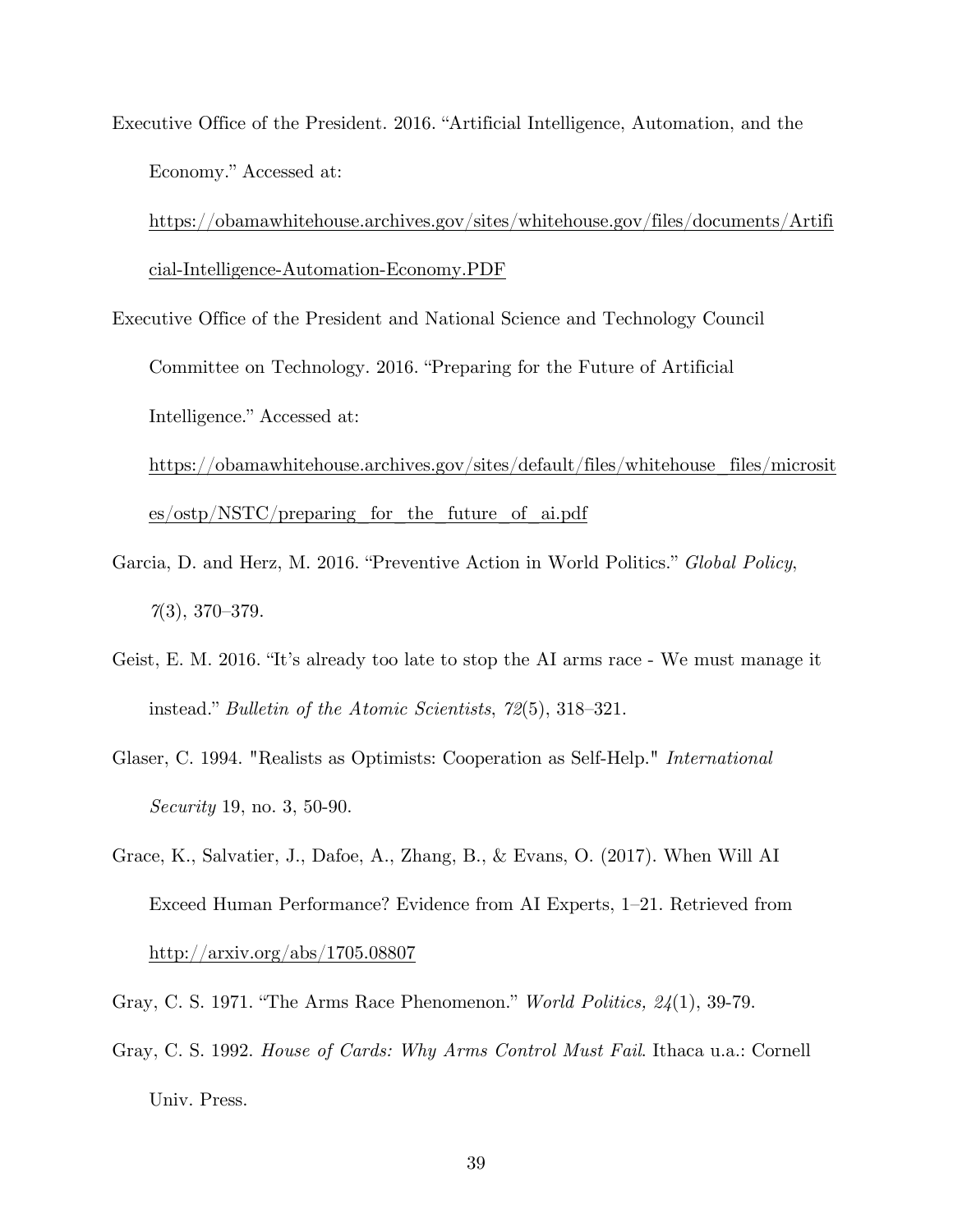Huntington, S. P. 1958. "Arms Races: Prerequisites and Results." *Public Policy* 8, 41–86.

- The Independent. 2014 May 01. "Stephen Hawking: 'Transcendence looks at the implications of artificial intelligence - but are we taking AI seriously enough?'". Accessed at http://www.independent.co.uk/news/science/stephen-hawkingtranscendence-looks-at-the-implications-of-artificial-intelligence-but-are-we-taking-9313474.html
- Intriligator, M. D., & Brito, D. L. 1976. "Formal Models of Arms Races." *Journal of Peace Science*, *2*(1), 77–88.
- Jervis, R. 1978. "Cooperation Under the Security Dilemma." *World Politics, 30*(2), 167- 214.
- Kania, E. 2017 June 28. "Beyond CFIUS: The Strategic Challenge of China's Rise in Artificial Intelligence." Retrieved December 08, 2017, from

https://www.lawfareblog.com/beyond-cfius-strategic-challenge-chinas-rise-artificialintelligence

- Koubi, V. 1999. Military Technology Races. *International Organization*, *53*(3), 537–565.
- McKinsey Global Institute. 2017 [1]. "Artificial Intelligence: Implications for China." Discussion Paper.
- McKinsey Global Institute. 2017 [2]. "Artificial Intelligence: The Next Digital Frontier?" Discussion Paper.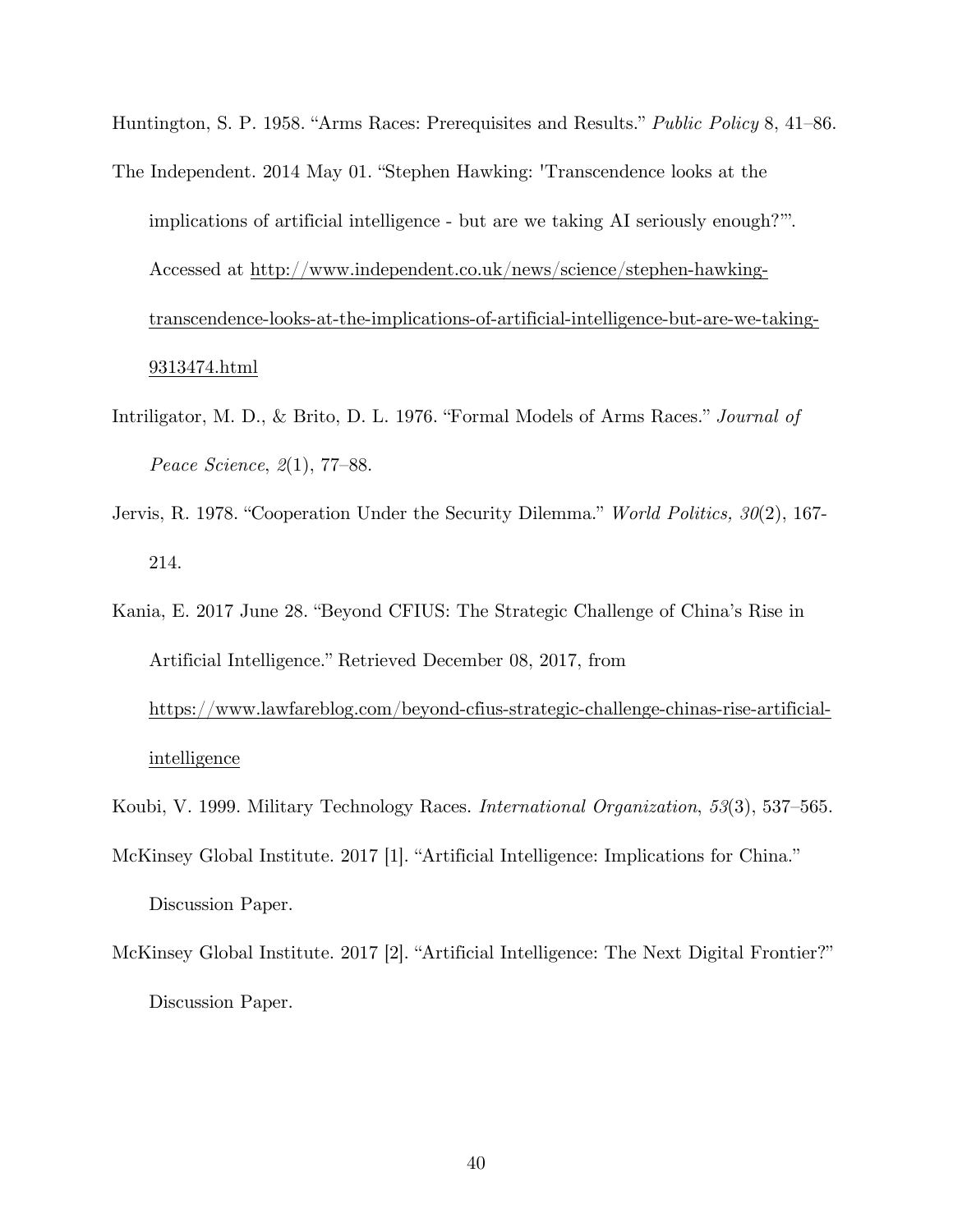- Mozur, Paul. 2017 July 20. "Beijing Wants A.I. to Be Made in China by 2030." The New York Times. Accessed at: https://www.nytimes.com/2017/07/20/business/chinaartificial-intelligence.html
- Musk, E. 2017 September 04. ""China, Russia, soon all countries w strong computer science. Competition for AI superiority at national level most likely cause of WW3 imo." [Twitter Post]. Retrieved from

https://twitter.com/elonmusk/status/904638455761612800

- New York Times/Reuters. 2017, November 28. "China Racing for AI Military Edge Over U.S.: Report.". Retrieved December 08, 2017, from https://www.nytimes.com/reuters/2017/11/28/technology/28reuters-usa-chinaai.html
- Persson, S. 1994. Deadlocks in International Negotiations. *Cooperation and Conflict*, *29*(3), 211–244.
- Schelling, T. C., & Halperin, M. H. 1985. *Strategy and Arms Control*. Washington: Pergamon Press.
- Shulman, C. 2009. "Arms Control and Intelligence Explosions." *7th European Conference on Computing and Philosophy (ECAP), Bellaterra, Spain, July 2–4.*, 6.
- Snyder, Glenn H. 1971. "'Prisoner's Dilemma' and 'Chicken' Models in International Politics." *International Studies Quarterly* 15(1):66–103.
- Song, K. 2017 June 21. "Jack Ma: Artificial intelligence could set off WWIII, but 'humans will win'". *CNBC*. Retrieved December 08, 2017, from